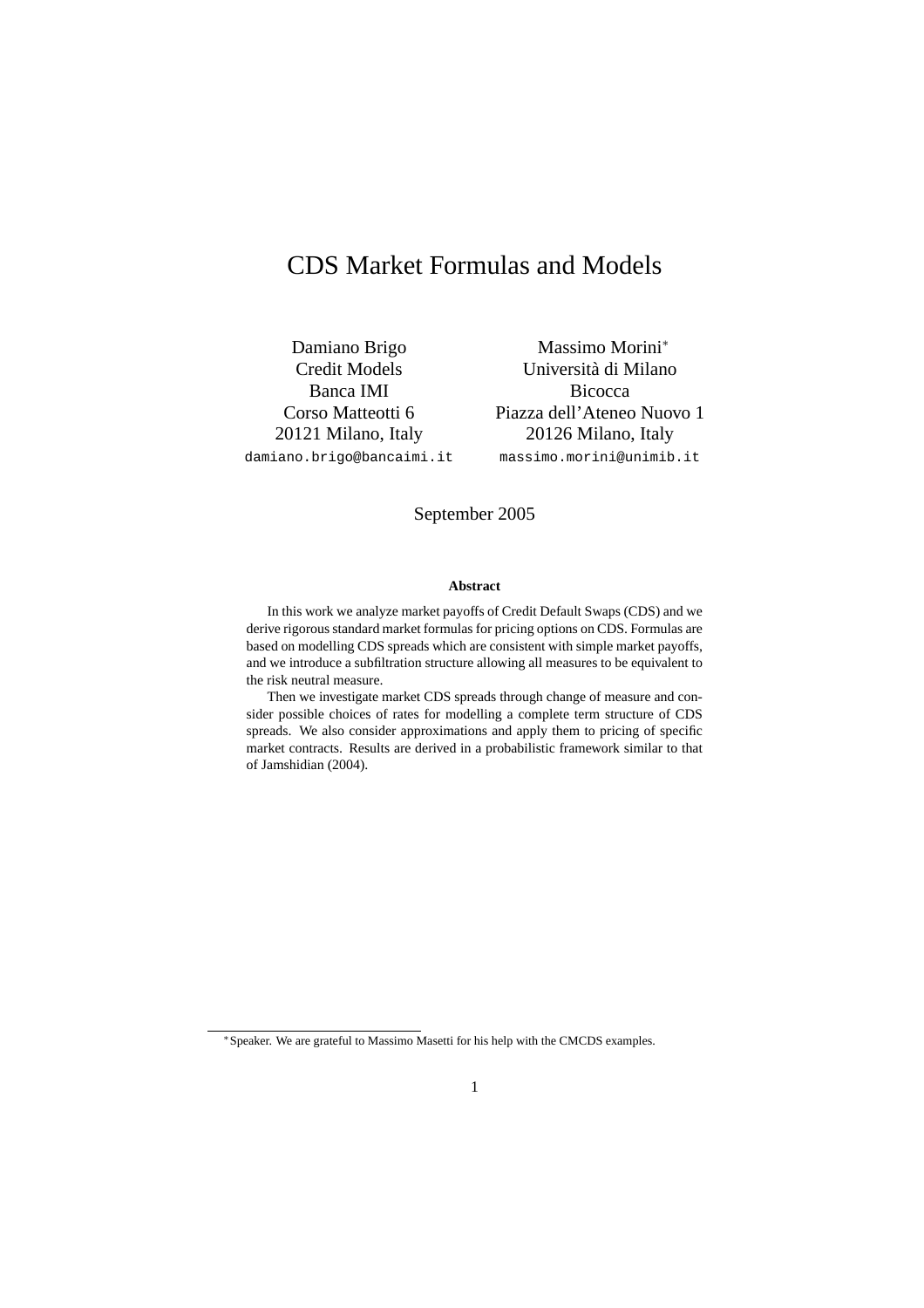# **1 Introduction**

The importance of the credit derivatives market has increased remarkably during recent years. According to the 2004 survey of Merrit et al., the outstanding notional has reached \$3 trillion, increasing by 71% in one year. In particular, Credit Default Swaps (CDS) have a clear prominence among all credit derivatives. The market of CDS represents almost two thirds (\$1.9 trillion) of the global credit derivatives outstanding. It increased by 100% from the end of 2002. Along with this impressive development of the CDS market, also options on CDS are becoming a more popular product.

In spite of this development of the market, no standard market model has emerged yet. With reference to the other, long-established financial markets, a standard market model for options is commonly intended to be a model enabling to define the implied volatility of a market option, positing a lognormal dynamics of the underlying under an equivalent pricing measure. The seminal example is the Black and Scholes (1973) model for the equity market. Another example is the Black (1976) model for commodity options, used for years by market operators also as a pricing formula for interest rates options. By the work of Jamshidian (1997) and Brace, Gatarek and Musiela (1997), the formula was embedded into rigorous models of the term structure, called Swap Market Model (SMM) and Libor Market Model (LMM). These models, based on lognormality of the underlying under a natural equivalent measure, allow pricing reference options by Black and Scholes market valuation formulas and therefore allow for rigorous definition and computation of implied volatility. In addition, by providing also the joint dynamics of different underlying rates under a common pricing measure, they can be consistently used for more advanced products.

A first important contribution to the development of models of this kind for credit derivatives is given in Schonbucher (1999). The model allows for Black and Scholes formulas but differs from standard market models, since it is based on using probability measures which are not equivalent to the risk neutral probability measure.

In Hull and White (2003) Black and Scholes formulas for CDS options are tested on market data, and the importance of the development of a market model for improving liquidity of the CDS options market is further pointed out.

In a similar context Wu (2005) considers an alternative definition of fundamental bond prices, including recovery.

A very important theoretical advance in this trail is given in Jamshidian (2004). This work develops a probabilistic framework that naturally lends itself to the development of standard market models based on probability measures equivalent to the risk neutral probability measure. Yet in this work standard (Black and Scholes) market formulas are considered only as possible approximations.

Brigo (2005) on the other hand develops, starting from market definition of CDS, an exact standard market pricing formula for CDS options under an equivalent change of measure in a Cox process setting. This is a fundamental result and a natural starting point for the development of a candidate market model.

In this work we analyze market payoffs of Credit Default Swaps (CDS) and we derive rigorous standard market formulas for pricing options on CDS, in a more general setting than Cox processes. Formulas are based on modelling CDS spreads which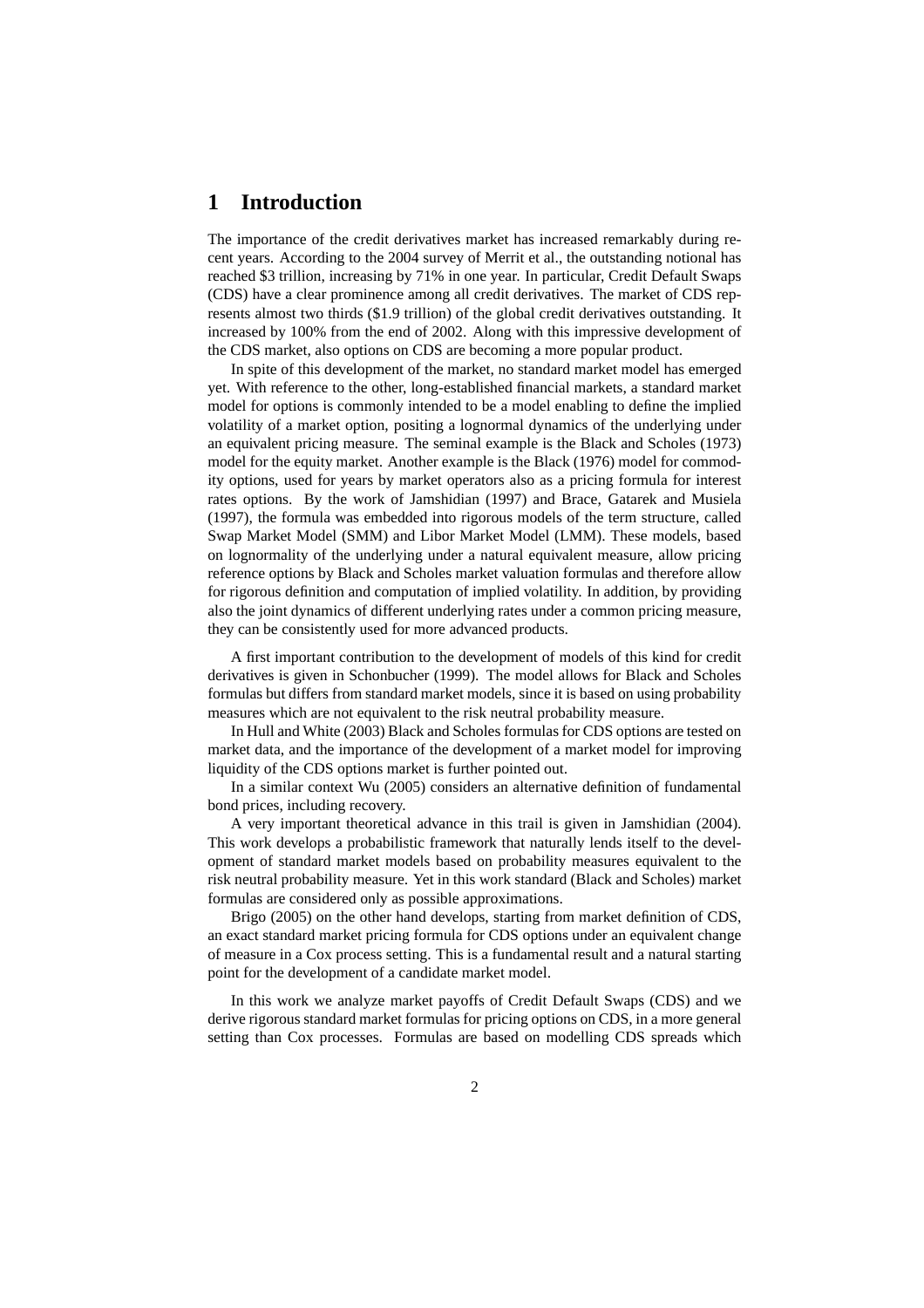are consistent with simple market payoffs, and we introduce a subfiltration structure allowing all measures to be equivalent to the risk neutral measure.

Then we investigate market CDS spreads through change of measure and consider possible choices of rates for modelling a complete term structure of CDS spreads. We apply the model to pricing specific market contracts (Constant Maturity CDS) and consider approximations allowing to increase tractability of pricing formulas. Results are derived in a probabilistic framework similar to that of Jamshidian (2004). We point out under which conditions pricing formulas are equivalent to that of Brigo (2005).

In Section 2 we present foundations on CDS pricing in a market model context. In Section 3 we derive standard market pricing formulas. In Section 4 we illustrate how the definition of CDS rates can be expressed via change of measure and consider possibilities for a term structure model. In Section 5 a term structure market model and its dynamics are presented and applied to the valuation of Constant Maturity CDS. Then we illustrate a model based on a different payoff definition and point out relations and differences with previous literature, before concluding. Some theorems and properties are proved in the Appendix.

# **2 Credit Default Swaps and Options**

A *Credit Default Swap* is an agreement between two parties, called the protection buyer and the protection seller, typically designed to transfer to the protection seller the financial loss that the protection buyer would suffer if a particular default event happened to a third party, called the reference entity.

The protection buyer pays rate R at times  $T_{a+1}, \ldots, T_b$ , ending payments in case of default. The protection seller agrees to make a single protection payment LGD in case the pre-specified default event happens between  $T_a$  and  $T_b$ . These contracts, with some possible variations in the exact definition of the payoff, represent by far the most liquid credit derivative market. It is natural to define a market model in credit risk starting from a conventional definition of CDS.

The initial steps for a rigorous and market motivated derivation of a market model for Credit Default Swaps are close to the steps one follows to define the Swap Market Model of Jamshidian (1997). The main goal in the latter case is pricing swaptions. Swaptions are options on interest rate swaps. One starts from one specification of the payoff and the price of the swap to detect the value of the fixed rate making the swap fair. This defines the swap rate which is also the underlying of the swaption. Then one has to detect the probability measure under which the swap rate is a martingale and the pricing formula simplifies. With deterministic percentage volatility assumptions for the underlying swap rate one recovers the standard market Black formula. This is the approach in Brigo (2004), a fundamental point for then developing a model of the entire term structure model to be consistent with this pricing formula.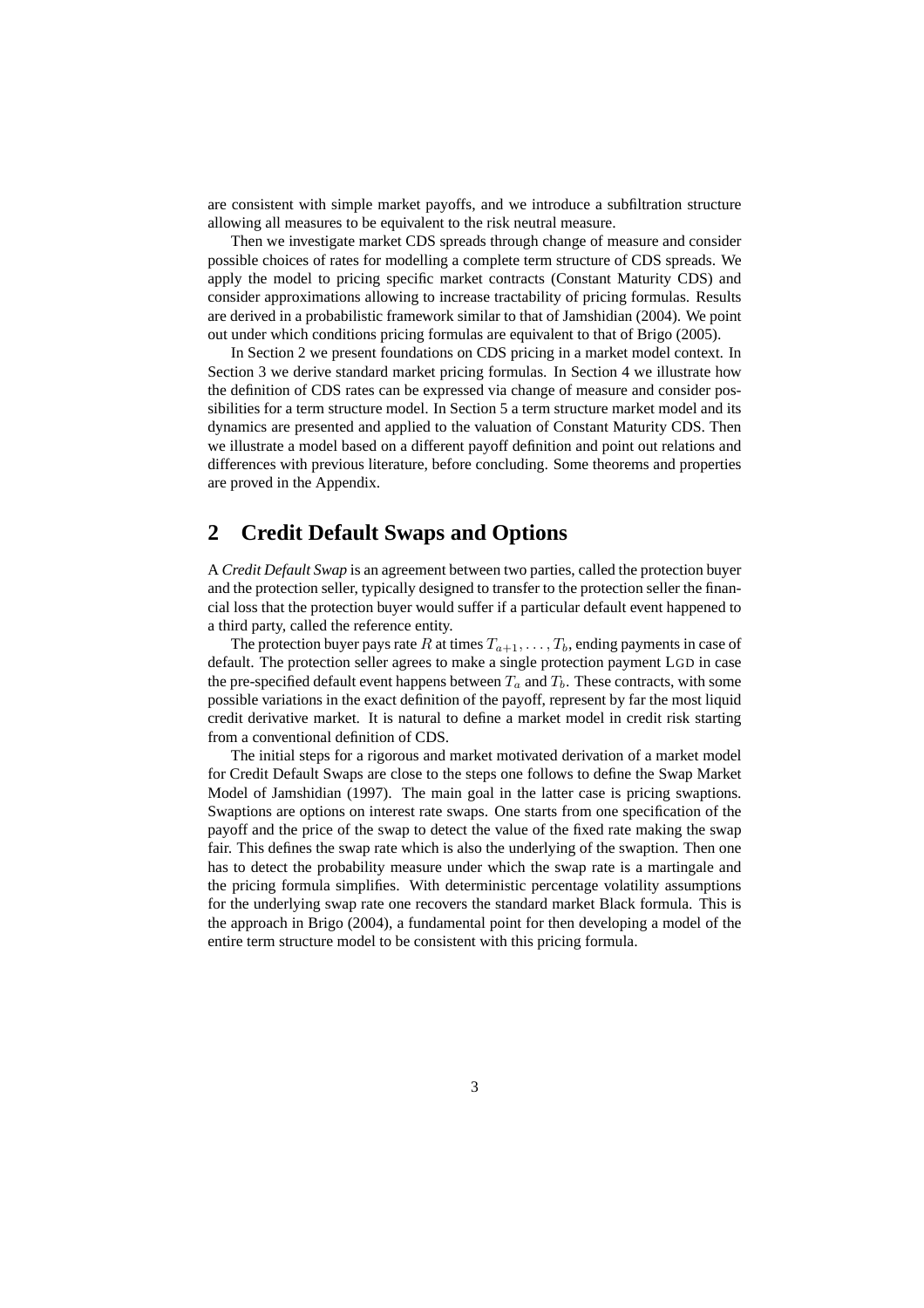#### **2.1 Par CDS spread**

Indicate the default time by  $\tau$ , the year fraction between  $T_{i-1}$  and  $T_i$  with  $\alpha_i$ , and the bank-account by  $B_t$ , so that the usual bank-account discount factor is

$$
D\left(t,T\right) = \frac{B_t}{B_T}
$$

.

The general buyer CDS discounted payoff, with unit notional and protection payment LGD, is at  $t \leq T_a$ 

$$
\mathbf{1}_{\{T_a < \tau \le T_b\}} D(t, \tau) \text{LGD} - \sum_{i=a+1}^b D(t, T_i) \alpha_i R \mathbf{1}_{\{\tau > T_i\}} - D(t, \tau) (\tau - T_{\beta(\tau)-1}) R \mathbf{1}_{\{T_a < \tau < T_b\}}
$$

where  $T_{\beta(\tau)}$  is the first of the  $T_i$ 's following  $\tau$ . Modifications to this basic structure are then possible, for example the protection buyer can pay an upfront fee.

For developing a market model a conventional definition of the payoff must be considered. Brigo (2004) analyzes different possible market specifications of the CDS payoff. Following Brigo (2004) we mainly consider the payoff

$$
CDS\Pi_t(R) = \text{LGD}\sum_{i=a+1}^{b} D(t, T_i) \mathbf{1}_{\{T_{i-1} < \tau \le T_i\}} - \sum_{i=a+1}^{b} D(t, T_i) \alpha_i \mathbf{1}_{\{\tau > T_i\}} R, \tag{1}
$$

which is simple enough for developing a market model but realistic enough for practical applications. Here the protection payment is made at the first  $T_i$  following default and there is no payment of the protection buyer for the period  $T_{i-1}$  -  $T_i$  when default happens. The payment dates remain the same for all multiperiod CDS throughout the paper, therefore we do not indicate them in the symbols for payoffs and prices.

**A payoff from and approximation**. Also payoffs which do not correspond to viable real world CDS payoffs can be considered for modelling purposes. We illustrate below an approximated payoff which takes into account that, when a contract provides protection payment at default and  $\tau$  is much closer to  $T_{\beta(\tau)-1}$  than to  $T_{\beta(\tau)}$ , then the postponement of the protection payment can have a relevant impact. In such a case a better approximation for the discounted protection leg is

$$
\text{LGD}\sum_{i=a+1}^{b} D(t, T_{i-1}) \mathbf{1}_{\{T_{i-1} < \tau \le T_i\}},
$$

while when  $\tau$  is closer to  $T_{\beta(\tau)}$  the discounted protection leg

$$
\operatorname{LGD} \sum_{i=a+1}^{b} D(t, T_i) \mathbf{1}_{\{T_{i-1} < \tau \le T_i\}}
$$

is better. Thus, for suitable  $\varepsilon_i$ , a generally good approximation is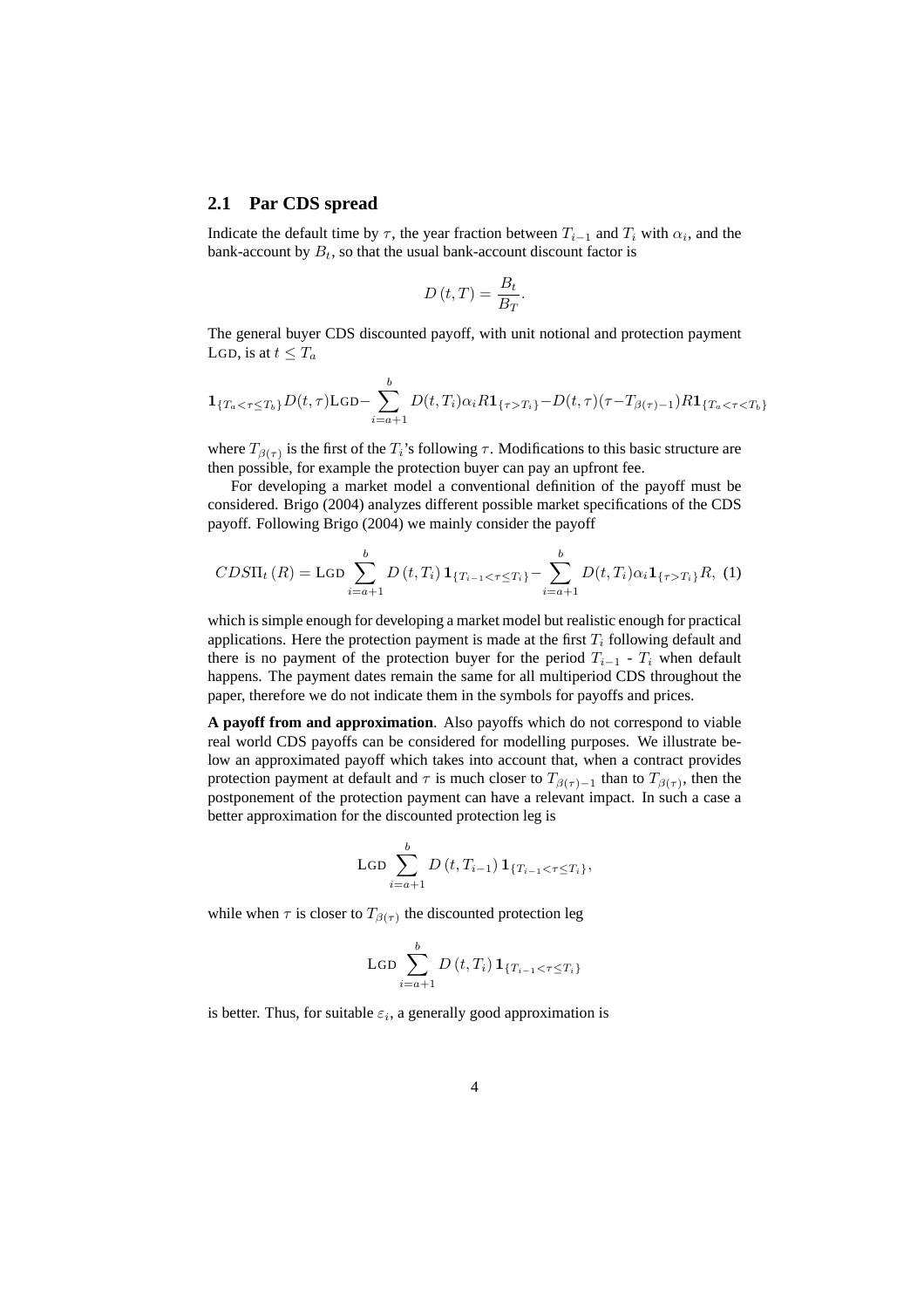$$
\begin{split}\n\text{LGD} \sum_{i=a+1}^{b} \left[ D(t, T_{i-1}) \mathbf{1}_{\{T_{i-1} < \tau \le T_{i-1} + \varepsilon_i\}} + D(t, T_i) \mathbf{1}_{\{T_{i-1} + \varepsilon_i < \tau \le T_i\}} \right] &= \\
\text{LGD} \sum_{i=a+1}^{b} \left[ D(t, T_{i-1}) \mathbf{1}_{\{\tau > T_{i-1}\}} + \mathbf{1}_{\{\tau > T_{i-1} + \varepsilon_i\}} \left( D(t, T_i) - D(t, T_{i-1}) \right) - D(t, T_i) \mathbf{1}_{\{\tau > T_i\}} \right] \\
&\approx \text{LGD} \sum_{i=a+1}^{b} \left[ D(t, T_{i-1}) \mathbf{1}_{\{\tau > T_{i-1}\}} - D(t, T_i) \mathbf{1}_{\{\tau > T_i\}} \right] &=:\n\text{CDS}\Pi_i^S(R) \tag{2}\n\end{split}
$$

where the final approximation amounts to assuming  $D(t, T_i) - D(t, T_{i-1})$  to be negligible. Differently from the above payoffs,  $CDS\Pi_{t}^{S}\left(R\right)$  is not a real world CDS payoff, but it can sometimes represent a good approximation of a general CDS payoff. We will see in Section 5.4 that, when considering one single period contracts,  $CDS\Pi_{t}^{S}\left(R\right)$ leads to a definition of the CDS par spread which resembles the definition of the defaultable forward rate in Schonbucher (1999).

As usual in no-arbitrage pricing the price of a CDS is given by the risk neutral expectation of its discounted payoff. Considering our reference payoff

$$
\mathbf{CDS}_{t}(R) = \mathbb{E}^{Q} \left[ CDS\Pi_{t}(R) \, | \mathcal{F}_{t} \right] \tag{3}
$$

where  $\mathbb Q$  is the risk-neutral equivalent martingale measure and the filtration  $\mathcal F_t$  represents all available information up to t. Default is modelled as an  $\mathcal{F}_t$ -stopping time.

**Subfiltration Structure.** In credit risk valuation it is often convenient to express prices making use of a *subfiltration structure*. Following Jeanblanc and Rutkowski (2000) we define  $\mathcal{F}_t = \mathcal{F}_t^{\tau} \vee \mathcal{H}_t$ , where

$$
\mathcal{F}_t^{\tau} = \sigma\left(\left\{\tau > u\right\}, u \le t\right),\,
$$

basically the subfiltration generated by  $\tau$ , while  $\mathcal{H}_t$  is a subfiltration representing the flow of all information except default itself (default-free information).<sup>1</sup> A market operator observing only this second filtration can have information on the probability of default but cannot say exactly when, or even if, default has happened. This structure is typical for instance of the Cox process setting, where default is defined as the first jump of a Cox Process. The definition of Cox Process hinges on assuming default intensity  $\lambda_t$  of  $\tau$  to be  $\mathcal{H}_t$ -adapted. In fact, if for instance the intensity dropped to zero after default, the default jump process conditional on the path followed by  $\lambda_t$  would not be an inhomogeneous Poisson Process, since the time of its first jump would be known.

This subfiltration structure allows to define pricing formulas in terms of conditional survival probability  $\mathbb{Q}(\tau > t | \mathcal{H}_t)$  which can be assumed to be strictly positive in any state of the world. This is the assumption we make in this work (so excluding standard structural models, in which default is a predictable stopping time). The subfiltration structure is useful also in settings more general than intensity models, for instance when the conditional default probability is not necessarily absolutely continuous but it is allowed to be a general semimartingale. We will see below examples of the advantages yielded by considering a subfiltration structure.

<sup>&</sup>lt;sup>1</sup>We adopt Jamshidian (2004) notation. Notice that  $\mathcal{F}_t$  is called  $\mathcal{G}_t$  in Brigo (2004, 2005, 2005b) while  $\mathcal{H}_t$  is called  $\mathcal{F}_t$ .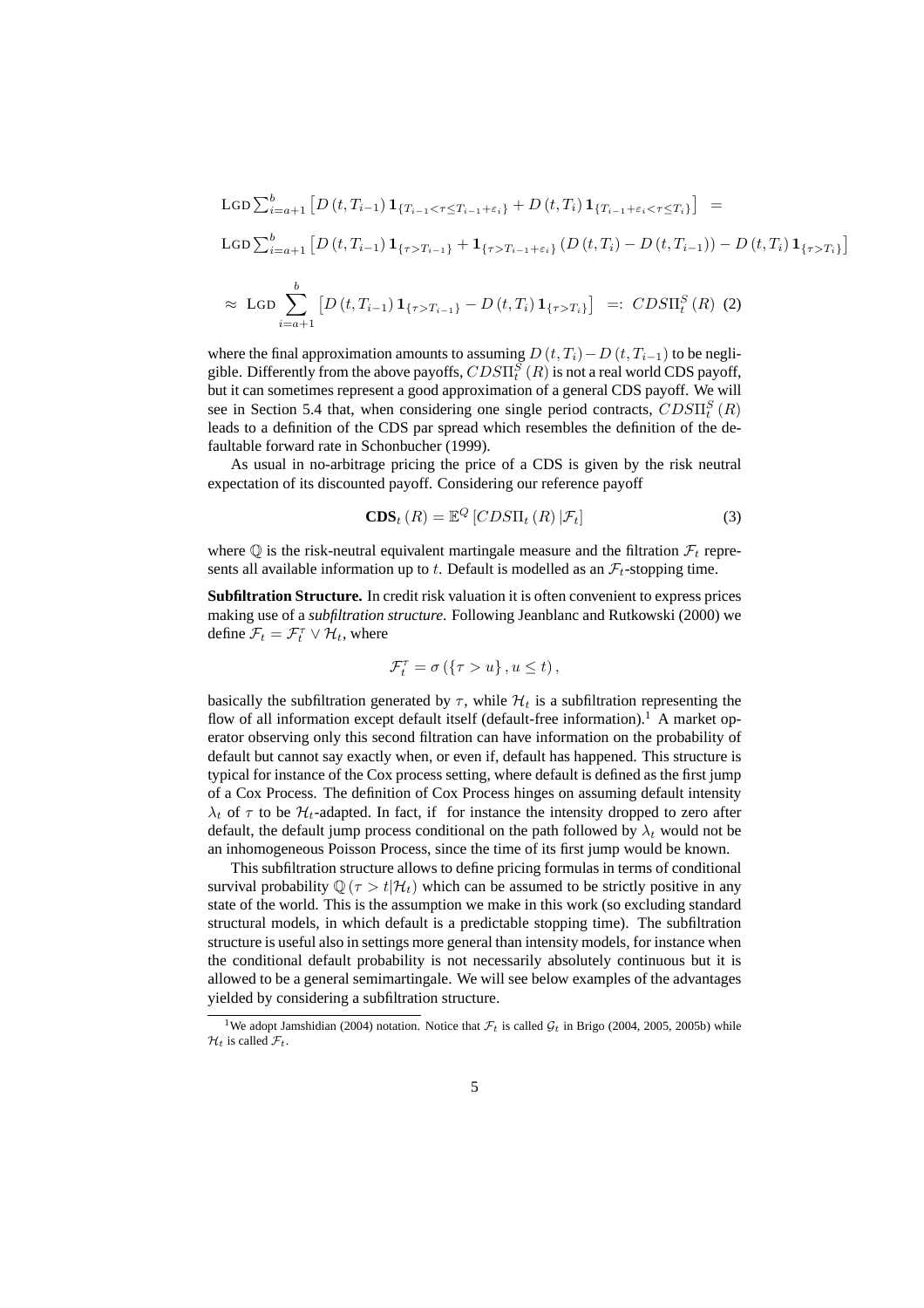With subfiltrations as in Jeanblanc and Rutkowski (2000), using the definition of conditional expectation and recalling that  $CDS\Pi_t(R) = \mathbf{1}_{\{\tau > t\}} CDS\Pi_t(R)$ , the price of the above CDS can be expressed as

$$
\mathbf{CDS}_{t}(R) = \frac{\mathbf{1}_{\{\tau > t\}}}{\mathbb{Q}(\tau > t | \mathcal{H}_{t})} \mathbb{E}^{Q} \left[ CDS\Pi_{t}(R) | \mathcal{H}_{t} \right]. \tag{4}
$$

Following the standard SMM case, we set expression (4) of the price to zero and solve in R to derive the expression for the fair rate  $R_{a,b}(t)$ , also called fair or par CDS spread, which will be also the underlying of the CDS option. For the rest of this section we follow Brigo (2004).

#### **Par CDS Spread**

$$
R_{a,b}(t) = \text{LGD}\frac{\sum_{i=a+1}^{b} \mathbb{E}^{Q} \left[ D(t, T_{i}) \mathbf{1}_{\{T_{i-1} < \tau \leq T_{i}\}} | \mathcal{H}_{t} \right]}{\sum_{i=a+1}^{b} \alpha_{i} \mathbb{E}^{Q} \left[ D(t, T_{i}) \mathbf{1}_{\{\tau > T_{i}\}} | \mathcal{H}_{t} \right]}
$$
\n
$$
= \text{LGD}\frac{\sum_{i=a+1}^{b} \mathbb{E}^{Q} \left[ D(t, T_{i}) \mathbf{1}_{\{T_{i-1} < \tau \leq T_{i}\}} | \mathcal{H}_{t} \right]}{\sum_{i=a+1}^{b} \alpha_{i} \mathbb{Q} \left( \tau > t | \mathcal{H}_{t} \right) \bar{P} \left( t, T_{i} \right)}
$$
\n
$$
\bar{P}(t, T) = \frac{\mathbb{E}^{Q} \left[ D(t, T) \mathbf{1}_{\{\tau > T\}} | \mathcal{H}_{t} \right]}{\mathbb{Q} \left( \tau > t | \mathcal{H}_{t} \right)}.
$$

**Remark 1** *Notice that*  $\overline{P}$  (*t, T*) *coincides before default with the price of a T-maturity* zero-coupon defaultable bond

$$
\mathbb{E}^Q [D(t,T) \mathbf{1}_{\{\tau>T\}} | \mathcal{F}_t] = \mathbf{1}_{\{\tau > t\}} \bar{P}(t,T).
$$

**Remark 2** *Notice a specific advantage of using the subfiltration*  $H_t$  *in our setting.* Using expectation conditional on information  $\mathcal{F}_t$  including the default time, the de*nominator of the par spread may jump to zero at default, so that the spread definition would not be valid in all states of the world. Instead, by expressing prices in terms of partial information*  $H_t$ *, our definition holds globally.* 

### **2.2 Pricing a CDS Option**

Now we can consider CDS options. The CDS option to enter a CDS with fixed rate  $K$ at future time  $T_a$  has discounted payoff

$$
D(t, T_a) \left[ CDS_{T_a}(K) \right]^+ = D(t, T_a) \left[ CDS_{T_a}(K) - \underbrace{CDS_{T_a}(R_{a,b}(T_a))}_{0} \right]^+
$$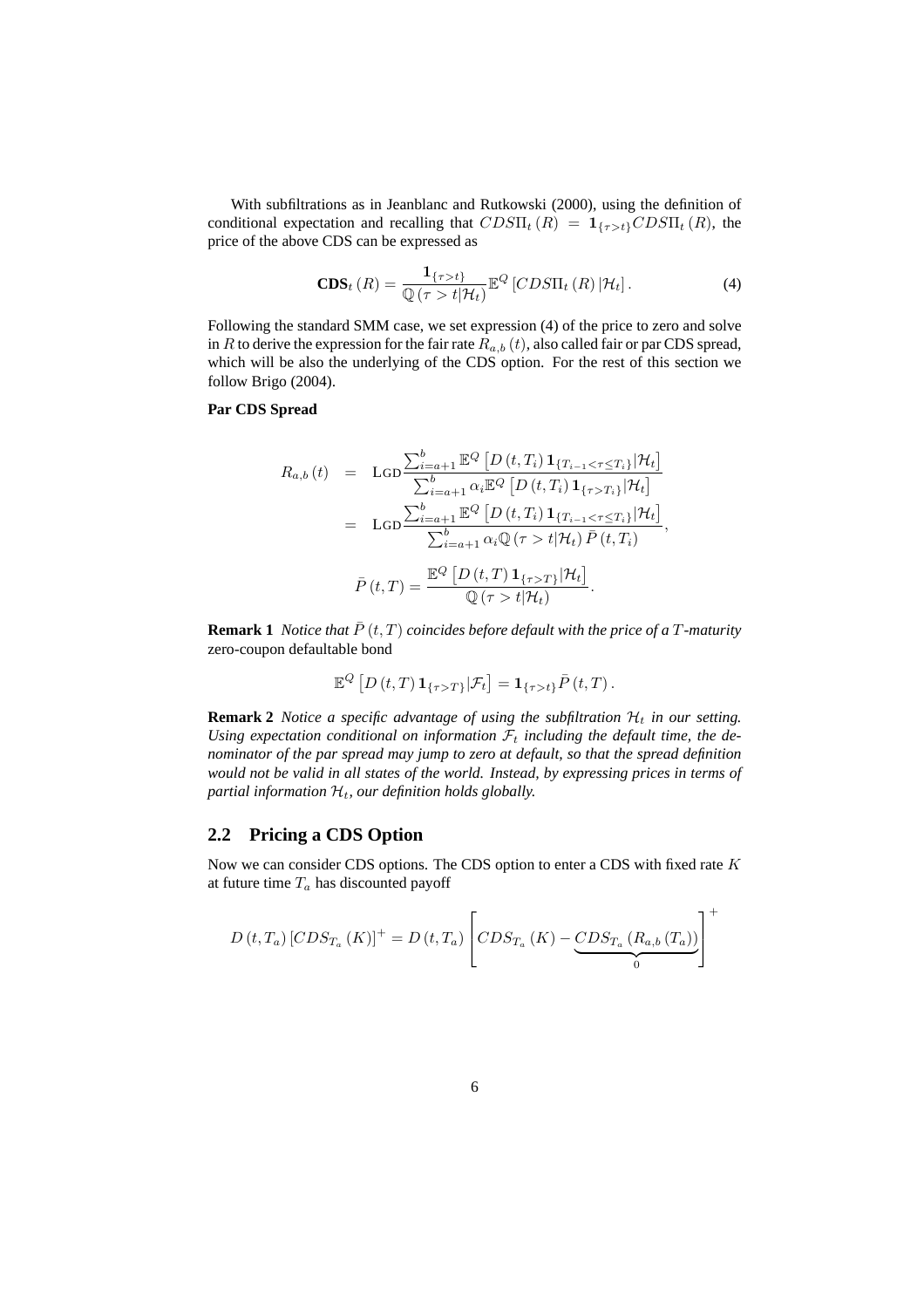which from  $(1)$  inserted in  $(4)$  is

$$
CDSOption\Pi_t (K) =
$$
\n
$$
= D(t, T_a) \frac{\mathbf{1}_{\{\tau > T_a\}}}{\mathbb{Q}(\tau > T_a | \mathcal{H}_{T_a})} \mathbb{E}^Q \left[ \sum_{i=a+1}^b \alpha_i D(T_a, T_i) \mathbf{1}_{\{\tau > T_i\}} | \mathcal{H}_{T_a} \right] (R_{a,b} (T_a) - K)^+
$$
\n
$$
= D(t, T_a) \frac{\mathbf{1}_{\{\tau > T_a\}}}{\mathbb{Q}(\tau > T_a | \mathcal{H}_{T_a})} \left\{ \sum_{i=a+1}^b \alpha_i \mathbb{Q}(\tau > T_a | \mathcal{H}_{T_a}) \bar{P}(T_a, T_i) \right\} (R_{a,b} (T_a) - K)^+.
$$
\n
$$
= D(t, T_a) \mathbf{1}_{\{\tau > T_a\}} \left\{ \sum_{i=a+1}^b \alpha_i \bar{P}(T_a, T_i) \right\} (R_{a,b} (T_a) - K)^+
$$

Using the pricing formula conditional on  $\mathcal{H}_t$ 

$$
\begin{split}\n&\textbf{CDSOption}_{t}(K) = \\
&= \frac{\mathbf{1}_{\{\tau > t\}}}{\mathbb{Q}(\tau > t | \mathcal{H}_{t})} \mathbb{E}^{Q} \left[ D(t, T_{a}) \mathbf{1}_{\{\tau > T_{a}\}} \left\{ \sum_{i=a+1}^{b} \alpha_{i} \bar{P}(T_{a}, T_{i}) \right\} (R_{a,b} (T_{a}) - K)^{+} \middle| \mathcal{H}_{t} \right] \\
&= \frac{\mathbf{1}_{\{\tau > t\}}}{\mathbb{Q}(\tau > t | \mathcal{H}_{t})} \mathbb{E}^{Q} \left[ \mathbb{E}^{Q} \left[ D(t, T_{a}) \mathbf{1}_{\{\tau > T_{a}\}} \left\{ \sum_{i=a+1}^{b} \alpha_{i} \bar{P}(T_{a}, T_{i}) \right\} (R_{a,b} (T_{a}) - K)^{+} \middle| \mathcal{H}_{T_{a}} \right] \middle| \mathcal{H}_{t} \right] \\
&= \frac{\mathbf{1}_{\{\tau > t\}}}{\mathbb{Q}(\tau > t | \mathcal{H}_{t})} \mathbb{E}^{Q} \left[ D(t, T_{a}) \left\{ \sum_{i=a+1}^{b} \alpha_{i} \bar{P}(T_{a}, T_{i}) \right\} (R_{a,b} (T_{a}) - K)^{+} \mathbb{E}^{Q} \left[ \mathbf{1}_{\{\tau > T_{a}\}} \middle| \mathcal{H}_{T_{a}} \right] \middle| \mathcal{H}_{t} \right] \\
&= \frac{\mathbf{1}_{\{\tau > t\}}}{\mathbb{Q}(\tau > t | \mathcal{H}_{t})} \mathbb{E}^{Q} \left[ D(t, T_{a}) \left\{ \sum_{i=a+1}^{b} \alpha_{i} \mathbb{Q}(\tau > T_{a} | \mathcal{H}_{T_{a}}) \bar{P}(T_{a}, T_{i}) \right\} (R_{a,b} (T_{a}) - K)^{+} \middle| \mathcal{H}_{t} \right].\n\end{split}
$$

This rather complicated formula can be reduced to a simple standard formula by changing the numeraire. This issue is analyzed in the next section.

### **3 Standard Market Formula for CDS**

In this section we obtain standard market formulas under a general probabilistic framework analogous to part of Jamshidian (2004).

In this context we are in a complete filtered probability space  $(\Omega, \mathcal{F}, P, \mathcal{F}_t)$ , where filtration  $\mathcal{F}_t$  satisfies the usual hypothesis and we set  $\mathcal{F}_0 = (\Omega, \emptyset)$  and  $\mathcal{F} = \mathcal{F}_{\overline{T}}$  for a terminal date  $\bar{T}$ .  $\mathcal{H}_t$  is a subfiltration of  $\mathcal{F}_t$  satisfying the usual hypothesis and we set  $\mathcal{H}_0 = (\Omega, \emptyset)$  and  $\mathcal{H} = \mathcal{H}_{\overline{T}}$ .

Given the standard bank-account numeraire with price process  $B_t$  and an equivalent risk neutral measure  $\mathbb{Q} \sim P$ , we define a claim X as an  $\mathcal{F}$ -measurable random variable such that  $\frac{X}{B}$  is Q-integrable, writing B for  $B_{\bar{T}}$ . The price process of any claim is given by ·  $\overline{a}$ 

$$
X_t = B_t \mathbb{E}^Q \left[ \frac{X}{B} | \mathcal{F}_t \right]
$$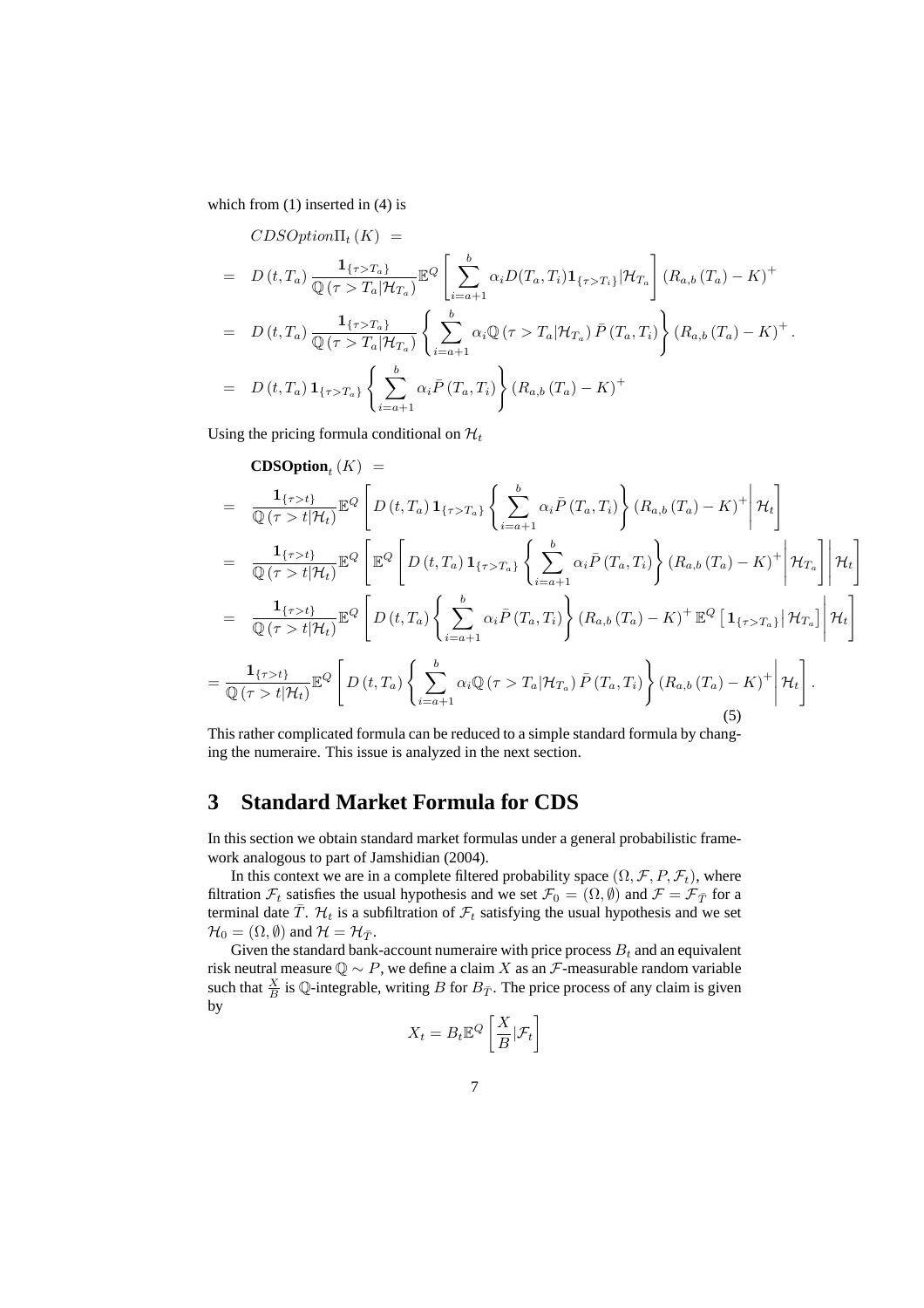Any different numeraire  $\beta$  is a claim such that  $\beta > 0$  almost surely. The measure  $P^{\beta}$ associated with numeraire  $\beta$  is defined by the Radon-Nikodym derivative

$$
\frac{dP^{\beta}}{dQ} = \frac{B_0 \beta}{\beta_0 B}
$$

so that we have the standard change of numeraire formula

$$
X_0 = B_0 \mathbb{E}^Q \left[ \frac{X}{B} \right] = \mathbb{E}^Q \left[ \frac{X \beta_0}{\beta} \frac{dP^{\beta}}{dQ} \right] = \beta_0 \mathbb{E}^{\beta} \left[ \frac{X}{\beta} \right].
$$

extended as usual to prices  $X_t$  (see Appendix).

### **3.1 A numeraire for CDS**

The quantity of interest in (5) is obviously the quantity between curly brackets, that we call  $C_{a,b}$  ( $T_a$ ) according to

### **Definition 3**

$$
C_{a,b}(t) := \sum_{i=a+1}^{b} \alpha_i \mathbb{Q}\left(\tau > t | \mathcal{H}_t\right) \bar{P}\left(t,T_i\right) = \sum_{i=a+1}^{b} \alpha_i \mathbb{E}^Q\left[D\left(t,T_i\right) \mathbf{1}_{\{\tau > T_i\}} | \mathcal{H}_t\right].
$$

*Before default this coincides with the price of a portfolio of defaultable bonds called defaultable present value per basis point.*

The accrued value

$$
\mathbb{C}^{a,b} = C_{a,b} \left( T_a \right) \frac{B}{B_{T_a}}
$$

is a claim and  $\mathbb{C}^{a,b} > 0$  almost surely<sup>2</sup>, therefore it is a numeraire associated to a measure  $\bar{\mathbb{Q}}^{a,b} := P^{\mathbb{C}^{a,b}}.$  Notice that  $\mathbb{C}^{a,b}_t = B_t \mathbb{E}^Q \left[ \frac{\mathbb{C}^{a,b}}{B} \right]$  $\frac{d\mu_{t,\theta}}{B}|\mathcal{F}_{t}|$  .

In (5) we change measure to  $\bar{\mathbb{Q}}^{a,b}$  and we obtain

$$
\mathbf{CDSOption}_{t}(K) = \frac{\mathbf{1}_{\{\tau > t\}}}{\mathbb{Q}(\tau > t | \mathcal{H}_{t})} \mathbb{C}_{t}^{a,b} \bar{\mathbb{E}}^{a,b} \left[ \left( R_{a,b} \left( T_{a} \right) - K \right)^{+} \middle| \mathcal{H}_{t} \right]. \tag{6}
$$

This formula is similar but not equivalent to that in Brigo (2005), since in Brigo (2005)  $\mathbb{C}_t^{a,b}$  is replaced by  $C_{a,b}(t)$ . Namely there a  $\mathcal{H}_t$  conditioning replaces our iterated  $\mathcal{H}_{T_a}, \mathcal{F}_t$  conditioning in the numeraire price. The formula of Brigo (2005) holds in the particular setting of that work, the setting of Cox Processes, while (6) is valid under the more general hypothesis of this work.

We recall now the definition of *conditional independence for subfiltrations*(Jamshidian (2004)), a property called martingale invariance in Jeanblanc and Rutkowski (2000). Given the numeraire  $\beta$ ,  $\mathcal{H}_t$  is a  $P^{\beta}$ -conditionally independent subfiltration of  $\mathcal{F}_t$  if under  $P^{\beta}$  every process which is a martingale when conditioning on  $\mathcal{H}_t$  is a martingale

<sup>2</sup>This fact is proven in the Appendix.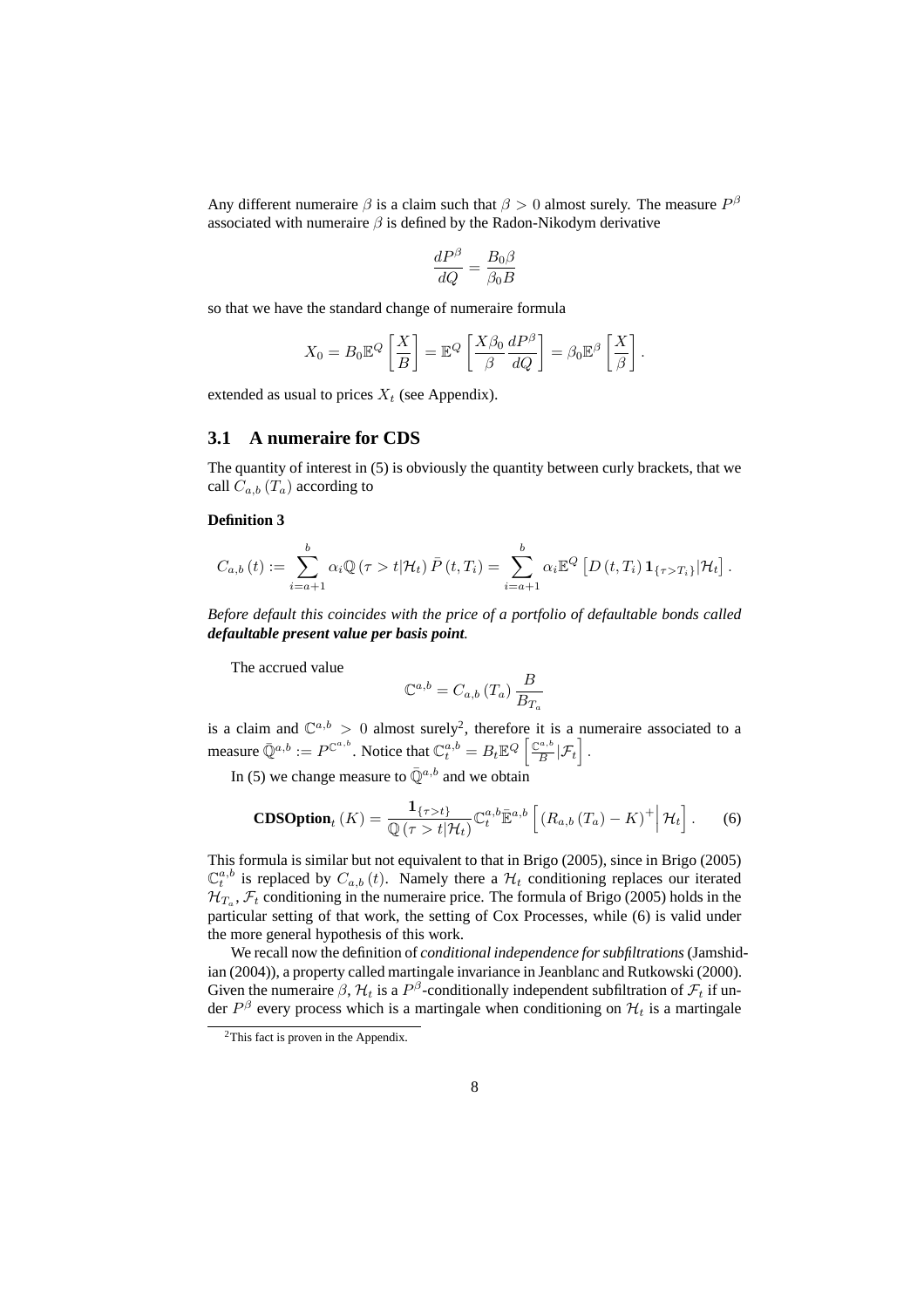also when conditioning on  $\mathcal{F}_t$ . For our CDS pricing, the most relevant way of expressing this property is the following: for  $X$  bounded and  $H$ -measurable,

$$
\mathbb{E}^{\beta}\left[X|\mathcal{H}_t\right] = \mathbb{E}^{\beta}\left[X|\mathcal{F}_t\right], \ \forall t.
$$

Therefore we also have

$$
\mathbb{C}_{t}^{a,b} = B_{t} \mathbb{E}^{Q} \left[ \frac{1}{B} C_{a,b} (T_{a}) \frac{B}{B_{T_{a}}} |\mathcal{F}_{t} \right] = \mathbb{E}^{Q} \left[ \frac{B_{t}}{B_{T_{a}}} C_{a,b} (T_{a}) |\mathcal{F}_{t} \right]
$$
  
\n
$$
= \mathbb{E}^{Q} \left[ \frac{B_{t}}{B_{T_{a}}} C_{a,b} (T_{a}) |\mathcal{H}_{t} \right]
$$
  
\n
$$
= \mathbb{E}^{Q} \left[ D(t, T_{a}) \mathbb{E}^{Q} \left[ \sum_{i=a+1}^{b} \alpha_{i} D(T_{a}, T_{i}) \mathbf{1}_{\{\tau > T_{i}\}} |\mathcal{H}_{T_{a}} \right] |\mathcal{H}_{t} \right]
$$
  
\n
$$
= \mathbb{E}^{Q} \left[ \sum_{i=a+1}^{b} \alpha_{i} D(t, T_{i}) \mathbf{1}_{\{\tau > T_{i}\}} |\mathcal{H}_{t} \right]
$$
  
\n
$$
= C_{a,b}(t).
$$

Hence if  $\mathcal{H}_t$  is Q-conditionally independent (6) simplifies to

$$
\mathbf{CDSOption}_{t}(K) = \mathbf{1}_{\{\tau > t\}} \sum_{i=a+1}^{b} \alpha_{i} \bar{P}(t, T_{i}) \bar{\mathbb{E}}^{a,b} \left[ \left( R_{a,b} (T_{a}) - K \right)^{+} \middle| \mathcal{H}_{t} \right]. \tag{7}
$$

which is equivalent to the formula in Brigo (2005). Yet notice that we are not constrained to assume the conditional survival probability to be absolutely continuous and strained to assume to<br>given by  $\exp\left(-\int_0^t$ the conditional survival probability to be absolutely continuous and  $\int_0^t \lambda_s ds$  for a  $\mathcal{H}_t$ -adapted intensity process  $\lambda_t$ . The formula is valid in the more general context of conditionally independent subfiltration, of which Cox Processes are a special case. Analogously, in developing the Swap Market Model the existence of an instantaneous spot interest rate process is not required.

**Remark and Assumption 4** In financial terms, the assumption that  $H_t$  is  $\mathbb{Q}$ -conditionally *independent implies that, if a claim (or a terminal payoff) can be known based only on total (terminal) default-free information, its current price can be computed based only on current default-free information. Although, as Jamshidian (2004) correctly remarks,* "this somewhat degrades the role played by subfiltration  $\mathcal{H}_t$ , for all  $\mathcal{H}_t$  conditional ex*pectations of* H*-measurable random variable become replaceable with corresponding*  $F_t$ -conditional expectations", it appears to us that this property makes the financial *meaning of a subfiltration setting more clear and understandable. Considering also the computational (and notational) ease it can grant, from now on we assume conditional independence to hold.*

### **3.2 The dynamics of the underlying spread**

Obviously formula (7) will be specified by giving a dynamics for  $R_{a,b}(t)$  under  $\bar{\mathbb{Q}}^{a,b}$ . In the next computations LGD= 1 for easing notation. Notice first that

$$
R_{a,b}(t) = \frac{\sum_{i=a+1}^{b} \mathbb{E}^{Q} \left[ D\left(t, T_{i}\right) \mathbf{1}_{\{T_{i-1} < \tau \leq T_{i}\}} \middle| \mathcal{H}_{t} \right]}{C_{a,b}(t)}
$$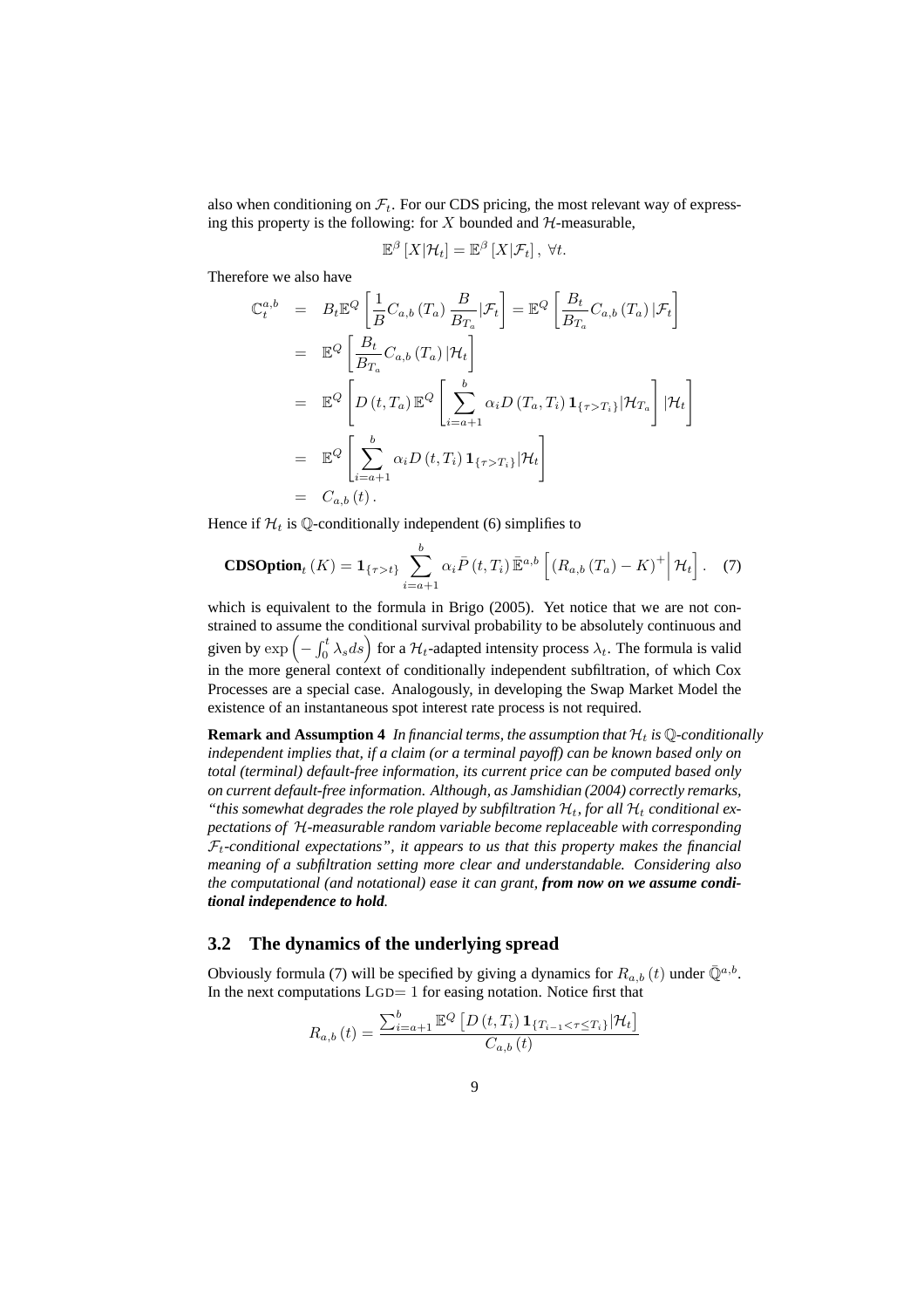coincides before default with the price of a CDS payed upfront, with a single initial payment, divided by the numeraire. Consider the claim

> $R^C = \sum^b$  $i=a+1$  $\mathbb{E}^Q$  [  $D\left(T_{a},T_{i}\right) \mathbf{1}_{\{T_{i-1} < \tau \leq T_{i}\}} \vert \mathcal{H}_{T_{a}} \right] \frac{C_{a,b}}{C_{a,b}}$  $\frac{\circ a, b}{C_{a,b}(T_a)}$ .

At time  $t \leq T_a$ 

$$
R_t^C = C_{a,b}(t) \overline{\mathbb{E}}^{a,b} \left[ \frac{R^C}{C_{a,b}} \Big| \mathcal{F}_t \right]
$$
  
=  $C_{a,b}(t) \overline{\mathbb{E}}^{a,b} \left[ \frac{\sum_{i=a+1}^b \mathbb{E}^Q \left[ D(T_a, T_i) \mathbf{1}_{\{T_{i-1} < \tau \le T_i\}} | \mathcal{H}_{T_a} \right]}{C_{a,b}(T_a)} \Big| \mathcal{F}_t \right]$   
=  $C_{a,b}(t) \overline{\mathbb{E}}^{a,b} \left[ R_{a,b}(T_a) | \mathcal{F}_t \right].$ 

Furthermore

$$
R_t^C = B_t \mathbb{E}^Q \left[ \frac{R^C}{B} \middle| \mathcal{F}_t \right] =
$$
  
\n
$$
= B_t \mathbb{E}^Q \left[ \frac{\sum_{i=a+1}^b \mathbb{E}^Q \left[ D(T_a, T_i) \mathbf{1}_{\{T_{i-1} < \tau \le T_i\}} | \mathcal{H}_{T_a} \right] C_{a,b} (T_a) \frac{B}{B_{T_a}}}{B C_{a,b} (T_a)} \middle| \mathcal{F}_t \right]
$$
  
\n
$$
= B_t \mathbb{E}^Q \left[ \frac{\sum_{i=a+1}^b \mathbb{E}^Q \left[ D(T_a, T_i) \mathbf{1}_{\{T_{i-1} < \tau \le T_i\}} | \mathcal{H}_{T_a} \right]}{B_{T_a}} \middle| \mathcal{F}_t \right]
$$
  
\n
$$
= B_t \mathbb{E}^Q \left[ \sum_{i=a+1}^b \mathbb{E}^Q \left[ \frac{\mathbf{1}_{\{T_{i-1} < \tau \le T_i\}}}{B_{T_i}} | \mathcal{H}_{T_a} \right] \middle| \mathcal{F}_t \right].
$$

When  $\mathcal{H}_t$  is Q-conditionally independent,

$$
R_t^C = B_t \mathbb{E}^Q \left[ \sum_{i=a+1}^b \mathbb{E}^Q \left[ \frac{\mathbf{1}_{\{T_{i-1} < \tau \le T_i\}}}{B_{T_i}} | \mathcal{H}_{T_a} \right] \middle| \mathcal{H}_t \right]
$$
\n
$$
= B_t \mathbb{E}^Q \left[ \sum_{i=a+1}^b \frac{\mathbf{1}_{\{T_{i-1} < \tau \le T_i\}}}{B_{T_i}} \middle| \mathcal{H}_t \right]
$$
\n
$$
= \sum_{i=a+1}^b \mathbb{E}^Q \left[ D(t, T_i) \mathbf{1}_{\{T_{i-1} < \tau \le T_i\}} | \mathcal{H}_t \right] = R_{a,b}(t) C_{a,b}(t).
$$

Thus we have that

$$
R_{a,b}\left(t\right) = \bar{\mathbb{E}}^{a,b}\left[R_{a,b}\left(T_a\right)|\mathcal{F}_t\right],
$$

and  $R_{a,b}(t)$  is an  $\mathcal{F}_t$ -martingale under  $\bar{\mathbb{Q}}^{a,b}$  for  $t \leq T_a$ . Since  $\mathcal{H}_t$  is  $\bar{\mathbb{Q}}^{a,b}$ -conditionally independent as well,<sup>3</sup>  $R_{a,b}$  (t) is also an  $\mathcal{H}_t$ -martingale under  $\bar{\mathbb{Q}}^{a,b}$  for  $t \leq T_a$ 

<sup>3</sup>That this actually holds is proven in the Appendix.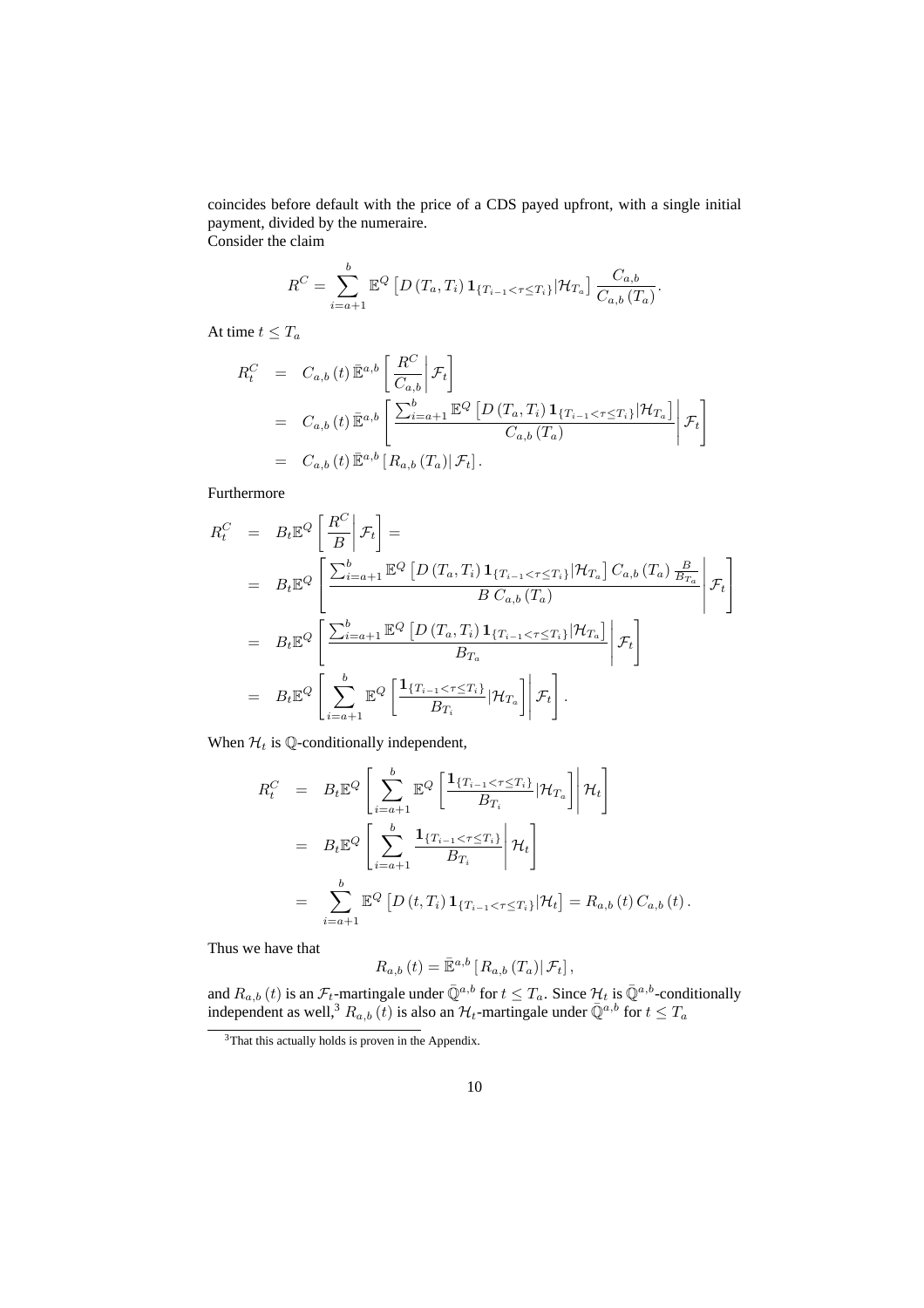**Assumption 5** *We assume that, as in standard market models, the instantaneous percentage volatility is deterministic*

$$
dR_{a,b}\left(t\right) = \bar{\sigma}_{a,b}R_{a,b}\left(t\right)dV^{a,b}, \ \ t \leq T_a
$$

where  $V^{a,b}$  is a brownian motion under  $\bar{\mathbb{Q}}^{a,b}$ .

Then

**Standard Market Formula for CDS Options**

**CDSOption**<sub>t</sub> = 
$$
\mathbf{1}_{\{\tau > t\}} \sum_{i=a+1}^{b} \alpha_i \bar{P}(t, T_i)
$$
**Black**  $(R_{a,b}(t), K, \bar{\sigma}_{a,b}\sqrt{T_a - t})$ , (8)  
\n**Black**  $(F, K, v) = F N(d_1(F, K, v)) - K N(d_2(F, K, v))$   
\n $d_1(F, K, v) = \frac{\ln(\frac{F}{K}) + \frac{1}{2}v^2}{v}, \qquad d_2(F, K, v) = \frac{\ln(\frac{F}{K}) - \frac{1}{2}v^2}{v}.$ 

**Remark 6** *The distributional assumption is obviously inspired by the analogy with standard market models in equity and interest rate markets. However, this assumption for the CDS market is specifically underpinned by the empirical analysis in Schonbucher (2004).*

### **3.3 Empirical application**

When the market is not very liquid, a market model is not easily calibrated to market quotations to be used for pricing, although it plays an important role. It allows to translate the prices of different options into implied volatilities, making the understanding of quotations much better. Compare the tables below

|                      | $R_{a,b}\left(0\right)$ | K  | Mid Opt quote              |
|----------------------|-------------------------|----|----------------------------|
| Option 1             | 61                      | 60 | 32.5                       |
| Option 2             | 43.4                    | 43 | 24.5                       |
|                      |                         |    |                            |
|                      |                         |    |                            |
|                      | $R_{a,b}(0)$            | K  | Mid implied $\sigma_{a,b}$ |
| Option 1<br>Option 2 | 61                      | 60 | 62.16%                     |

The possibility to compute implied volatility also allows to assess the implications of different models on the classic strike volatility curve (smile or skew). And the numeraire martingale framework is general and we can assume for  $R_{a,b}(t)$  an alternative local or stochastic volatility dynamics

$$
dR_{a,b}(t) = \nu_{a,b} R_{a,b}^{PR}(t) dW^{a,b}(t)
$$

as it may be required in the market.

Now we show some examples of CDS implied volatilities, to see how they change when modifying some inputs or assumptions. The corporates considered are:

 $C1$  = Deutsche Telecom;  $C2$  = Daimler Chrysler;  $C3$  = France Telecom.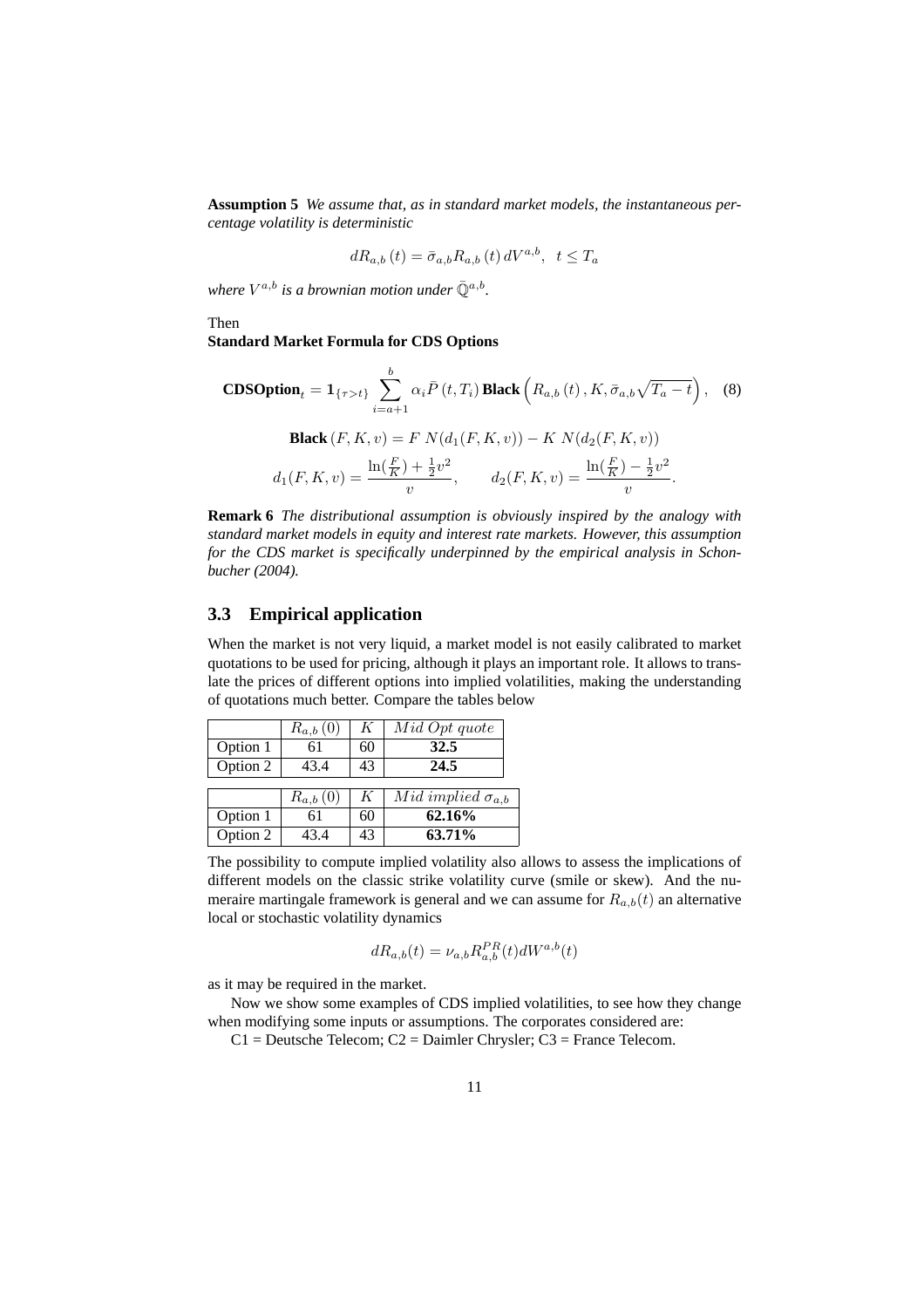The data are Euro market CDS options quotes as of March 26, 2004;  $REC = 0.4$ ;  $T_a$  = June 20, 2004 and  $T'_a$  = December 20, 2004;  $T_b$  = June 20, 2009;

Values obtained for volatility appear high compared to interest rate default-free swaptions, for example, but they have the same order of magnitude as some of those found on the CDS market by Hull and White (2003) and in particular by Schonbucher (2004) via historical estimation.

Below we see that changing the definition of the CDS rate both CDS forward rates and implied volatilities are almost unchanged.  $R_{a,b}^B(0)$  and  $\sigma_{a,b}^B$  refer to a CDS payoff including one more payment of the protection buyer, for the period when default happens. For more details on these tests see Brigo (2004).

|                | Option: bid | mid | ask | $R_{0,b}(0)$ | $R_{a,b}(0)$ | $R_{a,b}^B(0)$ | К  | $\sigma_{a,b}$ | $\sigma_{a,b}^-$ |
|----------------|-------------|-----|-----|--------------|--------------|----------------|----|----------------|------------------|
| $Cl(T_a)$      | 14          | 24  | 34  | 60           | 61.497       | 61.495         | 60 | 50.31          | 50.18            |
| C2             | 32          | 39  | 46  | 94.5         | 97.326       | 97.319         | 94 | 54.68          | 54.48            |
| C <sub>3</sub> | 18          | 25  | 32  | 61           | 62.697       | 62.694         | 61 | 52.01          | 51.88            |
| $Cl(T'_a)$     | 28          | 35  | 42  | 60           | 65.352       | 65.344         | 61 | 51.45          | 51.32            |

In the next table we check the impact of the recovery rate on implied volatilities and CDS forward rates. Again the impact is very reduced.

|                  | $REC = 20\%$ | $REC = 30\%$ | $REC = 40\%$ | $REC = 50\%$ | $REC = 60%$ |
|------------------|--------------|--------------|--------------|--------------|-------------|
| $\sigma_{a,b}$ : |              |              |              |              |             |
| $Cl(T_a)$        | 50.02        | 50.14        | 50.31        | 50.54        | 50.90       |
| C <sub>2</sub>   | 54.22        | 54.42        | 54.68        | 55.05        | 55.62       |
| C <sub>3</sub>   | 51.71        | 51.83        | 52.01        | 52.25        | 52.61       |
| $Cl(T'_a)$       | 51.13        | 51.27        | 51.45        | 51.71        | 52.10       |
| $R_{a,b}$ :      |              |              |              |              |             |
| $Cl(T_a)$        | 61.488       | 61.492       | 61.497       | 61.504       | 61.514      |
| C <sub>2</sub>   | 97.303       | 97.313       | 97.326       | 97.346       | 97.374      |
| C <sub>3</sub>   | 62.687       | 62.691       | 62.697       | 62.704       | 62.716      |
| $Cl(T'_a)$       | 65.320       | 65.334       | 65.352       | 65.377       | 65.415      |

In the next table we check the impact of a shift in the simply compounded rates of the zero coupon interest rate curve.These shifts have still a small impact, even though it is larger than the impact of recovery. We have volatilities on the left, rates on the right.

|           | shift $-0.5\%$ |       | $+0.5\%$ | shift $-0.5\%$ |        | $+0.5\%$ |
|-----------|----------------|-------|----------|----------------|--------|----------|
| $Cl(T_a)$ | 49.68          | 50.31 | 50.93    | 61.480         | 61.497 | 61.514   |
| C2        | 54.02          | 54.68 | 55.34    | 97.294         | 97.326 | 97.358   |
| C3        | 51.36          | 52.01 | 52.65    | 62.677         | 62.697 | 62.716   |

# **4 Variables for a general CDS Market Model**

In the previous sections we have shown the fundamental steps for building a standard CDS Market Model. Although various complications in the credit setting required specific attention, steps are analogous to those required in the definition of the Swap Market Model of Jamshidian (1997). Obviously, the above results immediately translate for the case of a CDS Market Model designed along the definition of the Libor Market Model of Brace, Gatarek and Musiela (1997).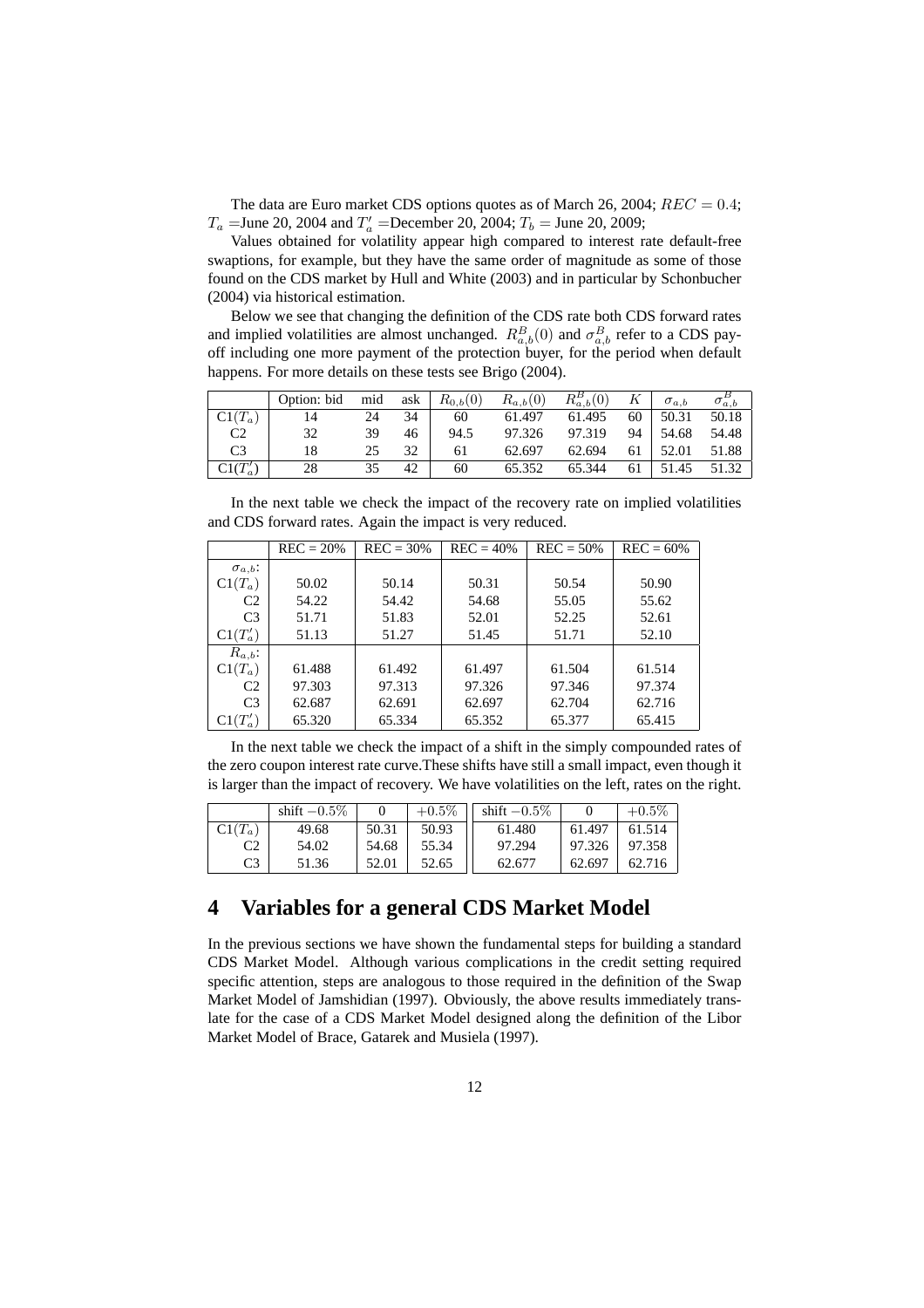#### **4.1 One period CDS forward rates**

The LMM is designed for pricing caplets, the building blocks of caps. A caplet is an option on a forward rate agreement, which is a one-period swap. One sets the price of this one-period swap to zero and recovers the value of the fixed rate making it fair. This defines the forward rate (one-period swap rate) which is also the underlying of the caplet. Then one detects the equivalent measure under which a forward rate is a martingale and assumes it has deterministic percentage volatility. Therefore up to this point the steps are the same as those seen for the SMM (the relevant differences arise in giving a term structure model), but applied to a one-period swap.

Analogously, we can express the results of the previous sections with reference to a one-period CDS, as done in Brigo (2005).

We consider the measure  $\overline{\mathbb{Q}}^j := \overline{\mathbb{Q}}^{j-1,j}$  associated with numeraire  $\mathbb{C}^j = \mathbb{C}^{j-1,j}$ . The *forward CDS spread*  $R_j(t) := R_{j-1,j}(t)$ , martingale under  $\overline{Q}^j$ , is

$$
R_{j}(t) = \frac{\text{LGDE}^{Q} \left[ D(t, T_{j}) \mathbf{1}_{\{T_{j-1} < \tau \leq T_{j}\}} | \mathcal{H}_{t} \right]}{\alpha_{j} \mathbb{E}^{Q} \left[ D(t, T_{j}) \mathbf{1}_{\{\tau > T_{j}\}} | \mathcal{H}_{t} \right]} \tag{9}
$$
\n
$$
= \text{LGD} \frac{\mathbb{E}^{Q} \left[ D(t, T_{j}) \mathbf{1}_{\{\tau > T_{j-1}\}} | \mathcal{H}_{t} \right] - \mathbb{E}^{Q} \left[ D(t, T_{j}) \mathbf{1}_{\{\tau > T_{j}\}} | \mathcal{H}_{t} \right]}{\alpha_{j} \mathbb{E}^{Q} \left[ D(t, T_{j}) \mathbf{1}_{\{\tau > T_{j}\}} | \mathcal{H}_{t} \right]}
$$
\n
$$
= \frac{\text{LGD} \left\{ \frac{\mathbb{E}^{Q} \left[ D(t, T_{j}) \mathbf{1}_{\{\tau > T_{j-1}\}} | \mathcal{H}_{t} \right]}{\mathcal{Q}(\tau > t | \mathcal{H}_{t})} \right\} - \bar{P}(t, T_{j})}{\bar{P}(t, T_{j})},
$$
\n(9)

and pricing formulas for one-period CDS options are trivially derived by a change of notation. The relationship between  $R_j(t)$  and  $R_{a,b}(t)$  is

$$
R_{a,b}(t) = \sum_{j=a+1}^{b} \frac{\alpha_j \bar{P}(t, T_j)}{\sum_{i=a+1}^{b} \alpha_i \bar{P}(t, T_i)} R_j(t).
$$
 (10)

Notice that in the definition of a CDS forward rate given in (9) we have complex quantity between curly brackets. The definition of the rate can be better understood via a change of measure. Therefore in the next section we carry out an analysis, based on change of measure, of the nature of the fundamental variables.

#### **4.2 CDS spreads as forward conditional probability ratios**

Another advantage of our subfiltration structure approach is that now all quantities are explicitly defined and represented as conditional expectations. This allows us to investigate their nature more deeply. It is a well known result in change-of-measure theory that for a  $\sigma$ -subalgebra  $\mathcal N$  of  $\sigma$ -algebra  $\mathcal M$  and an  $\mathcal M$ -measurable X, integrable under the measures considered, we have  $4$ 

$$
\mathbb{E}^{P2}\left[X|\mathcal{N}\right] = \mathbb{E}^{P1}\left[X\frac{dP2}{dP1}\frac{1}{\mathbb{E}^{P1}\left[\frac{dP2}{dP1}|\mathcal{N}\right]}\middle|\mathcal{N}\right].\tag{11}
$$

<sup>4</sup>A proof of this result is provided in the Appendix.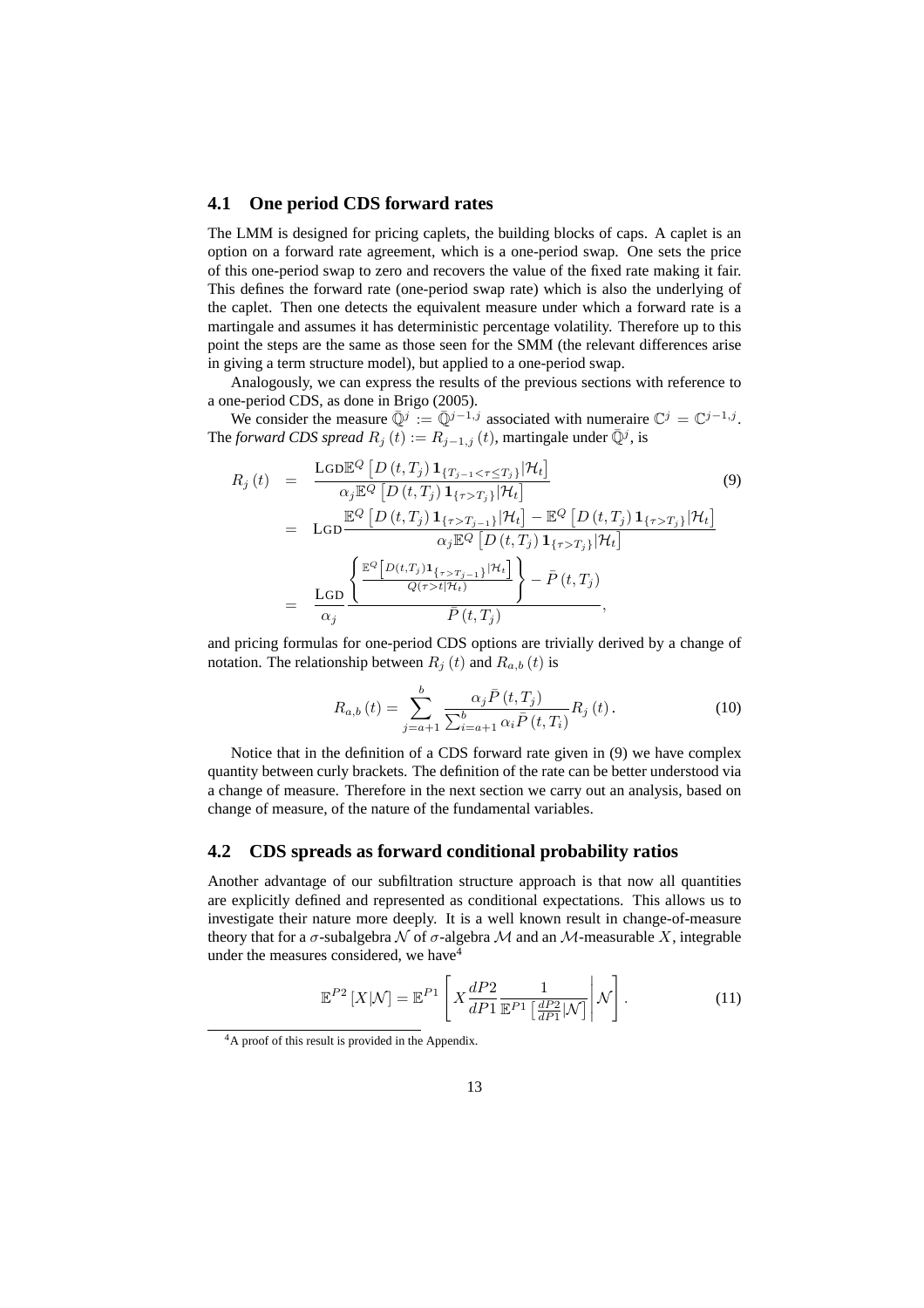This implies that, for a  $\mathcal F$ -measurable Y and a measure  $P^Z$  associated to numeraire Z

$$
\mathbb{E}^{Z}\left[Y|\mathcal{H}_{t}\right] = \mathbb{E}^{Q}\left[Y\frac{\frac{Z}{B}}{\mathbb{E}^{Q}\left[\frac{Z}{B}|\mathcal{H}_{t}\right]}\middle|\mathcal{H}_{t}\right].
$$
\n(12)

A one period CDS rate is

$$
R_j(t) = \text{LGD} \frac{\mathbb{E}^Q \left[ D(t, T_j) \mathbf{1}_{\{\tau > T_{j-1}\}} | \mathcal{H}_t \right] - \mathbb{E}^Q \left[ D(t, T_j) \mathbf{1}_{\{\tau > T_j\}} | \mathcal{H}_t \right]}{\alpha_j \mathbb{E}^Q \left[ D(t, T_j) \mathbf{1}_{\{\tau > T_j\}} | \mathcal{H}_t \right]}.
$$

Consider

$$
Y = \mathbf{1}_{\{\tau > T_j\}}
$$

and apply (12) with  $P^Z$  equal to the  $T_j$  forward measure  $\mathbb{Q}^j$  associated to numeraire  $Z = B/B_{T_j}$  having price process  $P(t, T_j)$ ,  $t \leq T_j$ , namely the  $T_j$ -maturity defaultfree zero-coupon bond. We obtain that

$$
\mathbb{E}^Q [D(t, T_j) \mathbf{1}_{\{\tau > T_j\}} | \mathcal{H}_t] = P(t, T_j) \mathbb{E}^j [\mathbf{1}_{\{\tau > T_j\}} | \mathcal{H}_t]
$$
  
=  $P(t, T_j) \mathbb{Q}^j (\tau > T_j | \mathcal{H}_t)$ 

and analogously

$$
\mathbb{E}^Q [D(t,T_j) \mathbf{1}_{\{\tau>T_{j-1}\}} | \mathcal{H}_t] = P(t,T_j) \mathbb{Q}^j (\tau > T_{j-1} | \mathcal{H}_t).
$$

Therefore the CDS spread is

$$
R_j(t) = \text{LGD} \frac{\mathbb{E}^Q \left[ D(t, T_j) \mathbf{1}_{\{\tau > T_{j-1}\}} | \mathcal{H}_t \right] - \mathbb{E}^Q \left[ D(t, T_j) \mathbf{1}_{\{\tau > T_j\}} | \mathcal{H}_t \right]}{\alpha_j \mathbb{E}^Q \left[ D(t, T_j) \mathbf{1}_{\{\tau > T_j\}} | \mathcal{H}_t \right]}
$$
  
\n
$$
= \text{LGD} \frac{P(t, T_j) \mathbb{Q}^j (\tau > T_{j-1} | \mathcal{H}_t) - P(t, T_j) \mathbb{Q}^j (\tau > T_j | \mathcal{H}_t)}{\alpha_j P(t, T_j) \mathbb{Q}^j (\tau > T_j | \mathcal{H}_t)}
$$
  
\n
$$
= \frac{\text{LGD} \left( \frac{\mathbb{Q}^j (\tau > T_{j-1} | \mathcal{H}_t)}{\mathbb{Q}^j (\tau > T_j | \mathcal{H}_t)} - 1 \right)}{\alpha_j \left( \frac{\mathbb{Q}^j (\tau > T_j | \mathcal{H}_t)}{\mathbb{Q}^j (\tau > T_j | \mathcal{H}_t)} - 1 \right)} \tag{13}
$$

Thus we obtain that the basic real world CDS rate is actually a ratio of survival probabilities, if the right probability measure and information flow are selected in defining conditional default probabilities. In particular, differently from their usual representation as in (9), no direct presence of default-free interest rates and discount factors appears in (13).

This result has a simple financial meaning. Consider for instance a classic toy intensity model with constant intensity. It is well known that if we assume a continuous instantaneous premium, a CDS rate can be seen as equivalent, by no-arbitrage, to the credit spread of the same reference entity over the instantaneous spot interest rate r. In fact this is often called CDS spread. It is also well known that in this case the spread is given by the instantaneous intensity, namely it is determined by survival probability.

The results above show that, in the much more complex context of real market discrete-tenor CDS spreads, a dependence of the one-period CDS spread from default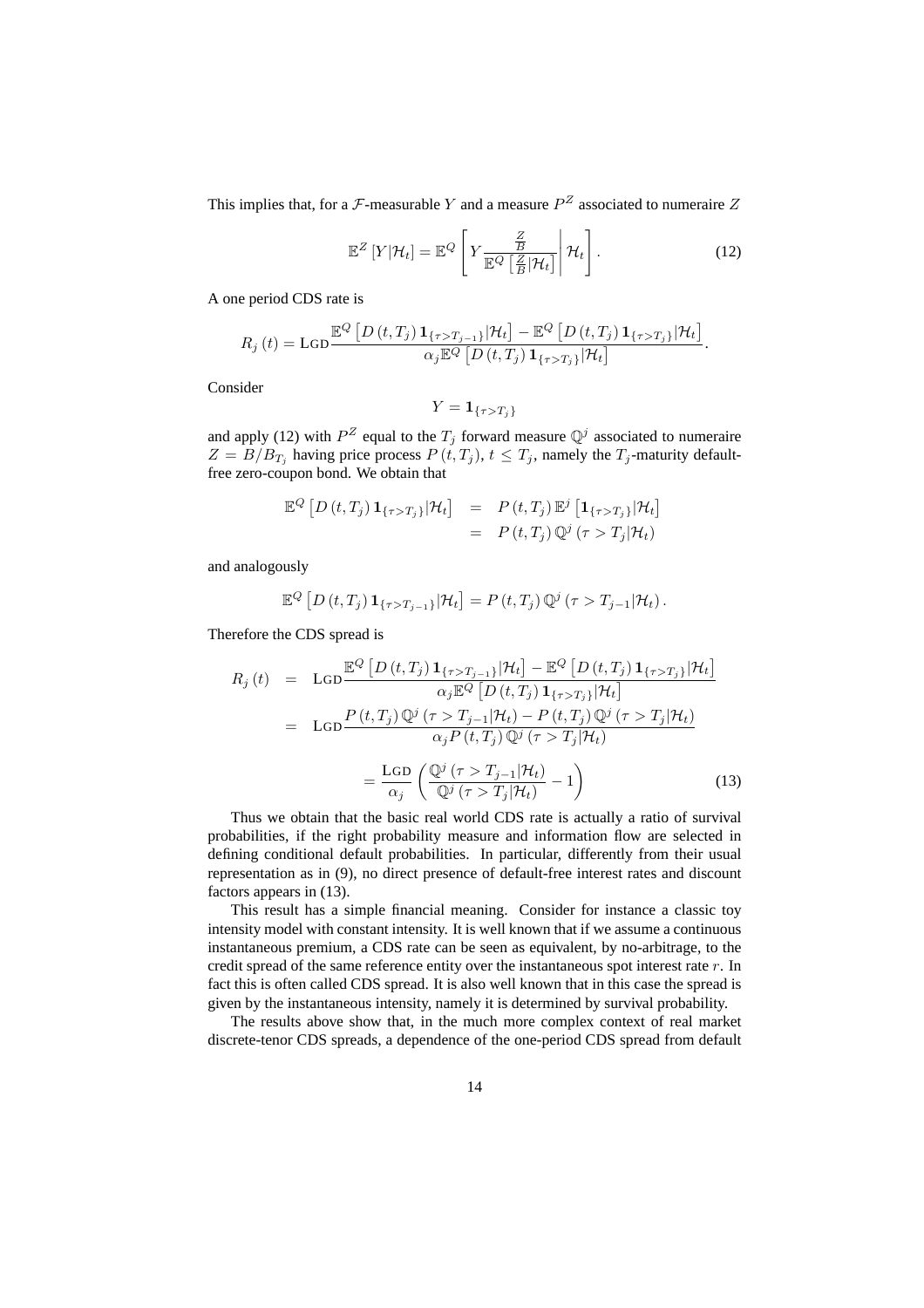probability is maintained, but to detect this link separating out default-free interest rates from default probabilities one needs to consider a probability measure associated to discrete tenor interest rates, namely a forward measure. This is analogous to the computation of

$$
\mathbb{E}^{Q} [D(t, T_k) F(T_{k-1}; T_{k-1}, T_k) | \mathcal{F}_t] = P(t, T_k) F(t; T_{k-1}, T_k),
$$

where actually a change to the  $T_k$ -forward measure is performed

$$
\mathbb{E}^{Q} [D(t, T_k) F(T_{k-1}; T_{k-1}, T_k) | \mathcal{F}_t] = P(t, T_k) \mathbb{E}^{T_k} [F(T_{k-1}; T_{k-1}, T_k)].
$$

Notice that actually (13) gives a representation of the CDS spread analogous to that of a Libor rate, where bond prices are replaced by forward default probabilities.

Now we move to consider multi-period CDS spreads. From (13) we have

$$
R_{a,b}(t) = \text{LGD} \sum_{j=a+1}^{b} \frac{P(t,T_j) \mathbb{Q}^j(\tau > T_{j-1}|\mathcal{H}_t) - P(t,T_j) \mathbb{Q}^j(\tau > T_j|\mathcal{H}_t)}{\sum_{i=k+1}^{b} \alpha_i P(t,T_i) \mathbb{Q}^j(\tau > T_i|\mathcal{H}_t)}.
$$
\n(14)

Here we have an expression where both forward default probabilities and default-free bonds appear explicitly, as one can expect. But due to the change of measure bond prices and probabilities are separated, something which is usually done by assuming independence of default probabilities and default free interest rates.

#### **4.3 Dynamics under different measures**

Up to now we have given dynamics and formulas involving one rate at a time under the associated measure. Therefore the practical usefulness of our results is analogous to that of the Black formula justified by the change of numeraire in the interest rate market. We do not have yet a general model of the CDS term structure like the SMM and LMM for the default-free term structure. A major contribution of the Swap and Libor Market Models is giving the joint distribution of different interest rates under a single convenient pricing measure.

For a CDS market model one needs defining a plurality of CDS spreads covering the required tenor structure. A plurality of CDS spreads  $R_{a,b}$  are associated with a plurality of natural measures  $\overline{Q}^{a,b}$ . One needs to know the dynamics of CDS spreads jointly under a single  $\overline{Q}^{a,b}$  measure.

We can span a complete tenor structure  $\Upsilon = \{T_0, T_1, \ldots, T_M\}$  choosing for instance the one-period forward CDS rates  $R_j(t)$ ,  $j = 1, ..., M$ . This choice is analogous to the LMM of Brace, Gatarek and Musiela (1997) and is the main choice suggested in Brigo (2004, 2005). The definition of the model requires in this case computing the dynamics of each  $R_j$  CDS spread under any of the  $\bar{\mathbb{Q}}^i$  measures for the  $T_i$ 's in the tenor structure. This implies defining the dynamics of  $R_j$  under  $\overline{\mathbb{Q}}^i$  when  $i \neq j$ . However Brigo (2004, 2005) points out problems in defining the dynamics because of some fundamental differences between CDS forward spreads and default-free interest rates. We analyze these differences in the following.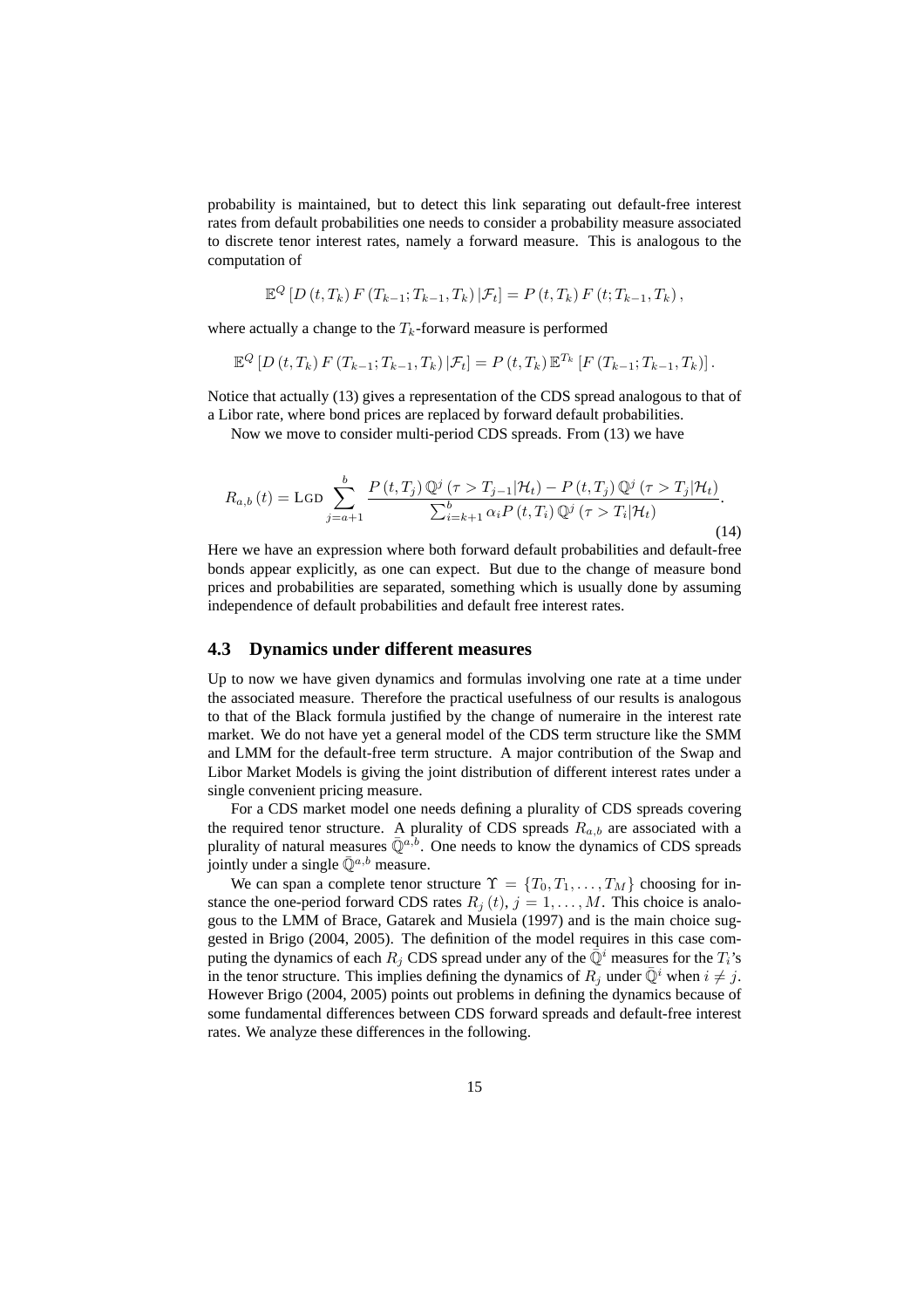Recall the change of numeraire rule for diffusions, given in more detail in Section 5. Suppose we know the dynamics of X under a measure  $\mathbb{Q}_1$ , associated with numeraire  $N<sup>1</sup>$ , then through Girsanov's Theorem we know that the dynamics of X under the equivalent measure  $\mathbb{Q}_2$ , associated with  $N^2$ , differs in the drift from the dynamics of  $X$  under  $\mathbb{Q}_1$ . In order to compute the new drift we need to consider the dynamics of the logarithm of the ratio of  $N_t^1$  over  $N_t^2$ , in particular its diffusion coefficient, which is invariant under equivalent measures.

In case of the Libor Market Model the variables modelled are forward rates with expiry  $T_{j-1}$  and maturity  $T_j$ 

$$
F_j(t) = \frac{1}{\alpha_j} \left( \frac{P(t, T_{j-1})}{P(t, T_j)} - 1 \right) \quad j = 1, ..., M.
$$
 (15)

In this case the probability measures to consider are  $\mathbb{Q}_1 = \mathbb{Q}^k$ , the  $T_k$ -forward measure associated to the  $T_k$ -maturity zero-coupon bond  $P(t,T_k)$ , and  $\mathbb{Q}_2 = \mathbb{Q}^i$ , the  $T_i$ -forward measure associated to  $P(t, T_i)$ . If for example  $i > k$ , the numeraire ratio is

$$
\frac{P(t,T_k)}{P(t,T_i)} = \prod_{j=k+1}^{i} \frac{P(t,T_{j-1})}{P(t,T_j)} = \prod_{j=k+1}^{i} (1 + \alpha_j F_j(t))
$$

The numeraire ratio is a function of the state variables being modelled in the LMM and the diffusion coefficient of its logarithm is easily computed.

**CDS numeraire ratios**. Considering CDS forward rates  $R_j$ , the relevant numeraire ratios have the form  $\mathbb{C}$ 

$$
\frac{\mathbb{C}_t^k}{\mathbb{C}_t^i} = \frac{\alpha_k \bar{P}(t, T_k)}{\alpha_i \bar{P}(t, T_i)}.
$$
\n(16)

Notice that

$$
R_j\left(t\right) = \frac{\text{LGD}}{\alpha_j} \frac{\left\{ \frac{\mathbb{E}^{Q}\left[D(t,T_j)\mathbf{1}_{\{\tau>T_j=1\}}|\mathcal{H}_t\right]}{Q(\tau>t|\mathcal{H}_t)}\right\}}{\bar{P}\left(t,T_j\right)} - 1,
$$

where in the quantity between curly brackets the discount factor refers to a time different from the time in the default indicator. Thus we do not have a defaultable bond numeraire, so  $R_i(t)$  cannot be expressed as a function of only numeraire ratios. In turn numeraire ratios cannot be expressed only in terms of  $R_i(t)$ 's.

This is even clearer making use of the change of measure approach. Express the numeraire ratio via

$$
\frac{\bar{P}(t,T_k)}{\bar{P}(t,T_i)} = \frac{P(t,T_k) \mathbb{Q}^k \left(\tau > T_k | \mathcal{H}_t\right)}{P(t,T_i) \mathbb{Q}^i \left(\tau > T_i | \mathcal{H}_t\right)} = \prod_{j=k+1}^i \frac{P(t,T_{j-1}) \mathbb{Q}^{j-1} \left(\tau > T_{j-1} | \mathcal{H}_t\right)}{P(t,T_j)} \mathbb{Q}^j \left(\tau > T_j | \mathcal{H}_t\right)
$$

supposing  $i > k$ .

Thanks to this change of measure, we can apply the definition of forward Libor rates (15) and find

$$
\frac{\bar{P}(t,T_k)}{\bar{P}(t,T_i)} = \prod_{j=k+1}^i (1+\alpha_j F_j(t)) \frac{\mathbb{Q}^{j-1}(\tau > T_{j-1}|\mathcal{H}_t)}{\mathbb{Q}^j(\tau > T_j|\mathcal{H}_t)}.
$$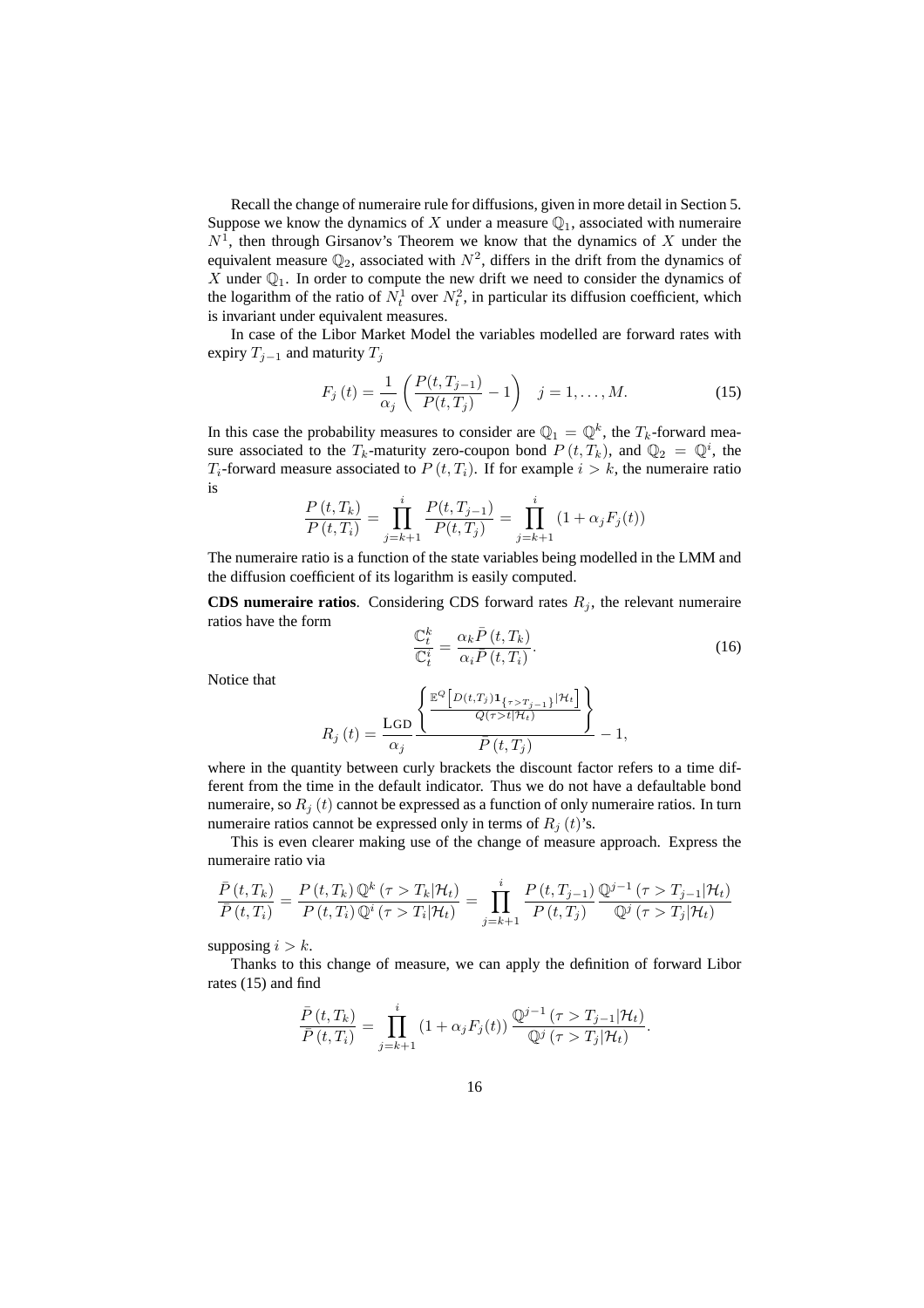But we cannot express the probability ratio in terms of defaultable forward rates, since

$$
R_j(t) = \frac{\text{LGD}}{\alpha_j} \left( \frac{\mathbb{Q}^j \left( \tau > T_{j-1} | \mathcal{H}_t \right)}{\mathbb{Q}^j \left( \tau > T_j | \mathcal{H}_t \right)} - 1 \right)
$$

and

$$
\frac{\mathbb{Q}^j \left(\tau > T_{j-1} | \mathcal{H}_t\right)}{\mathbb{Q}^j \left(\tau > T_j | \mathcal{H}_t\right)} \neq \frac{\mathbb{Q}^{j-1} \left(\tau > T_{j-1} | \mathcal{H}_t\right)}{\mathbb{Q}^j \left(\tau > T_j | \mathcal{H}_t\right)}
$$

because of a mismatch in the measure under which the probabilities at numeraire are taken.

The presence of default risk besides interest rates risk adds degrees of freedom, and, in order to build a model for a complete term structure, additional assumptions need to be done compared to a standard default free market model.

One possibility, considered by Brigo (2004), is modelling also additional rates, for example two-period CDS rates  $R_{j-2,j} (t)$ ,  $j = 2,..., M$ . The choice appears appropriate since, thanks to (10), we have

$$
\frac{\bar{P}(t,T_k)}{\bar{P}(t,T_i)} = \frac{\alpha_i}{\alpha_k} \prod_{j=i+1}^k \frac{R_{j-1}(t) - R_{j-2,j}(t)}{R_{j-2,j}(t) - R_j(t)}
$$

and from this all required numeraire ratios are specified, so that we could in principle complete the model, modelling both  $R_j(t)$  and  $R_{j-2,j}(t)$  rates as lognormal martingales under their natural measures.

**Financial Behaviour**. Unfortunately, as noticed by Brigo (2004), this holds mathematically but does not hold in financial terms. We are not free to model the two-period rate as we find more convenient, since the defaultable bonds must remain positive and decreasing in the maturity:

$$
0<\frac{\bar{P}\left(t,T_j\right)}{\bar{P}\left(t,T_{j-1}\right)}<1.
$$

This translates into the following constraints

$$
\min\left(R_{j-1}\left(t\right), \frac{R_{j-1}\left(t\right) + R_{j}\left(t\right)}{2}\right) < R_{j-2,j}\left(t\right) < \max\left(R_{j-1}\left(t\right), \frac{R_{j-1}\left(t\right) + R_{j}\left(t\right)}{2}\right)
$$

,

which require specific, nonstandard dynamics whose existence is still to be demonstrated. Analogous problems arise if considering one-period CDS rates and multiperiod co-terminal CDS rates, namely with common final date  $T_M$ .

The analysis previously carried out indicates that the problem can be also interpreted as a measure mismatch. This mismatch disappears if, as in Hull and White (2003), Wu (2005) and in some parts of Schonbucher (1999) we assume independence of interest rates and default probability. This is shown in the next section, where we also present how the CDS rate definitions and CDS option formulas here presented can be applied to develop closed-form formulas for other exotic credit derivatives, gaining tractability via standard approximations.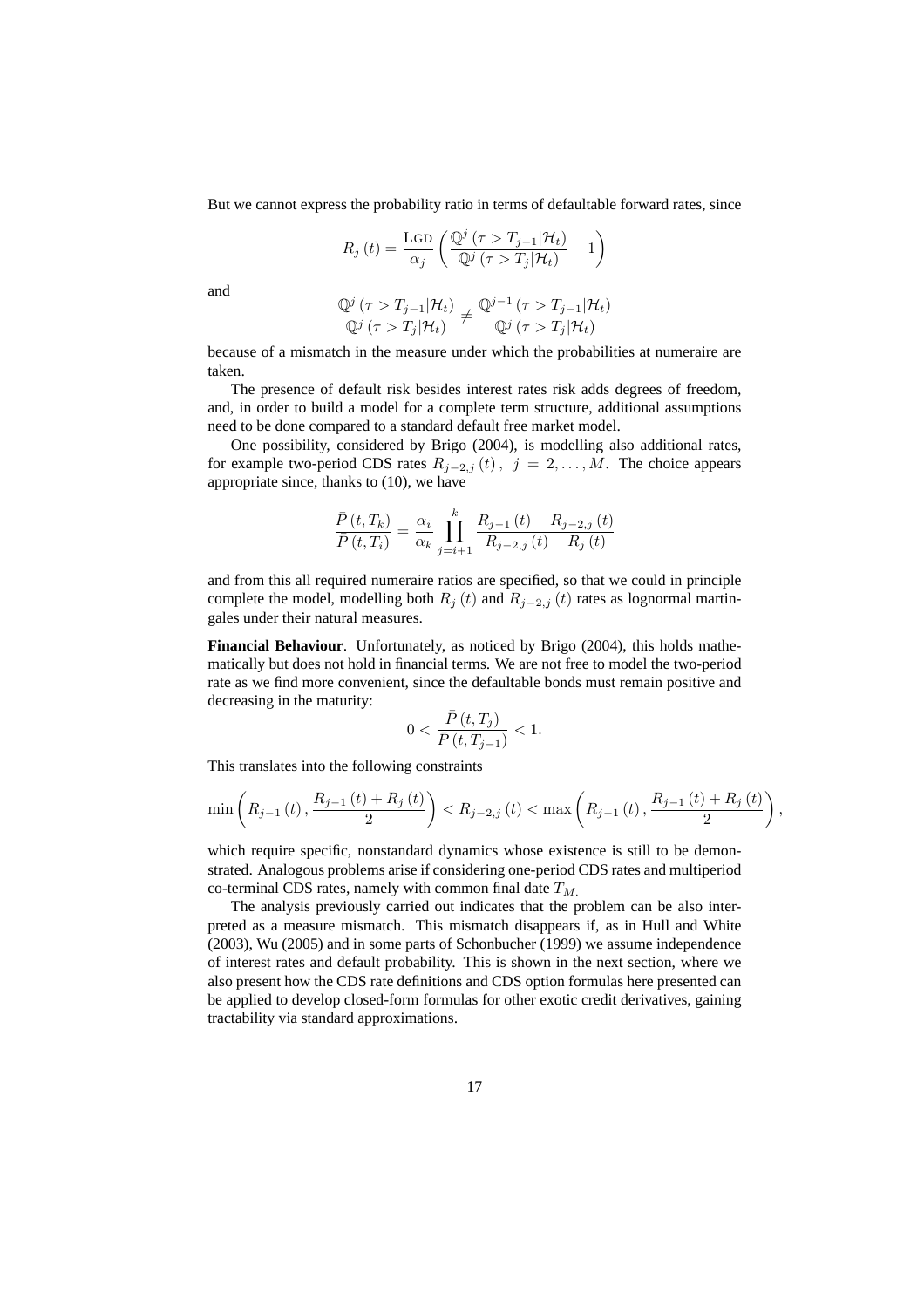# **5 Dynamics and Constant Maturity CDS**

Notice first that, when interest rates are independent of the default event, our CDS forward spread becomes

$$
R_j(t) = \text{LGD}\frac{P(t,T_j) \mathbb{E}^Q \left[ \mathbf{1}_{\{\tau > T_{j-1}\}} | \mathcal{H}_t \right] - P(t,T_j) \mathbb{E}^Q \left[ \mathbf{1}_{\{\tau > T_j\}} | \mathcal{H}_t \right]}{P(t,T_j) \alpha_j \mathbb{E}^Q \left[ \mathbf{1}_{\{\tau > T_j\}} | \mathcal{H}_t \right]}
$$
  
= 
$$
\frac{\text{LGD}}{\alpha_j} \left( \frac{\mathbb{Q}(\tau > T_{j-1} | \mathcal{H}_t)}{\mathbb{Q}(\tau > T_j | \mathcal{H}_t)} - 1 \right)
$$

and the numeraire ratio is

$$
\frac{\bar{P}(t,T_{j-1})}{\bar{P}(t,T_j)} = \frac{\mathbb{E}^Q \left[ D(t,T_{j-1}) \mathbf{1}_{\{\tau > T_{j-1}\}} | \mathcal{H}_t \right]}{\mathbb{E}^Q \left[ D(t,T_j) \mathbf{1}_{\{\tau > T_j\}} | \mathcal{H}_t \right]} = \frac{P(t,T_{j-1}) \mathbb{Q}(\tau > T_{j-1} | \mathcal{H}_t)}{P(t,T_j) \mathbb{Q}(\tau > T_j | \mathcal{H}_t)}
$$

Hence there is no measure mismatch

$$
\frac{\bar{P}(t, T_{j-1})}{\bar{P}(t, T_j)} = \left(R_j(t) \frac{\alpha_j}{\text{LGD}} + 1\right) (F_j(t) \alpha_j + 1),
$$
\n
$$
\frac{\bar{P}(t, T_k)}{\bar{P}(t, T_i)} = \prod_{j=k+1}^i \left(R_j(t) \frac{\alpha_j}{\text{LGD}} + 1\right) (F_j(t) \alpha_j + 1), \quad i > k
$$

**Financial behaviour**. With this choice of modelling variables the numeraire ratios are specified and we are free to model each variable according to a standard lognormal dynamics under the corresponding natural measure. The resulting behaviour of defaultable bonds satisfies all required financial regularities, in fact

$$
\frac{\bar{P}(t,T_j)}{\bar{P}(t,T_{j-1})} = \frac{1}{\left(R_j\left(t\right)\frac{\alpha_j}{\text{Lop}} + 1\right)\left(F_j\left(t\right)\alpha_j + 1\right)},
$$

with

$$
0 < \frac{1}{\left(R_j\left(t\right)\frac{\alpha_j}{\text{Lop}} + 1\right)\left(F_j\left(t\right)\alpha_j + 1\right)} < 1
$$

whenever the rates in the model are bounded away from zero. Moreover

$$
\frac{\bar{P}(t,T_{j-1})}{\bar{P}(t,T_j)} = \frac{P(t,T_{j-1})}{P(t,T_j)} \left(R_j(t)\frac{\alpha_j}{\text{LGD}}+1\right),
$$
\n
$$
\frac{1}{\bar{P}(T_{j-1},T_j)} = \frac{1}{P(T_{j-1},T_j)} \left(R_j(T_{j-1})\frac{\alpha_j}{\text{LGD}}+1\right),
$$
\n
$$
\bar{P}(T_{j-1},T_j) = \frac{P(T_{j-1},T_j)}{\left(R_j(T_{j-1})\frac{\alpha_j}{\text{LGD}}+1\right)} < P(T_{j-1},T_j)
$$

We are now ready to define a complete model.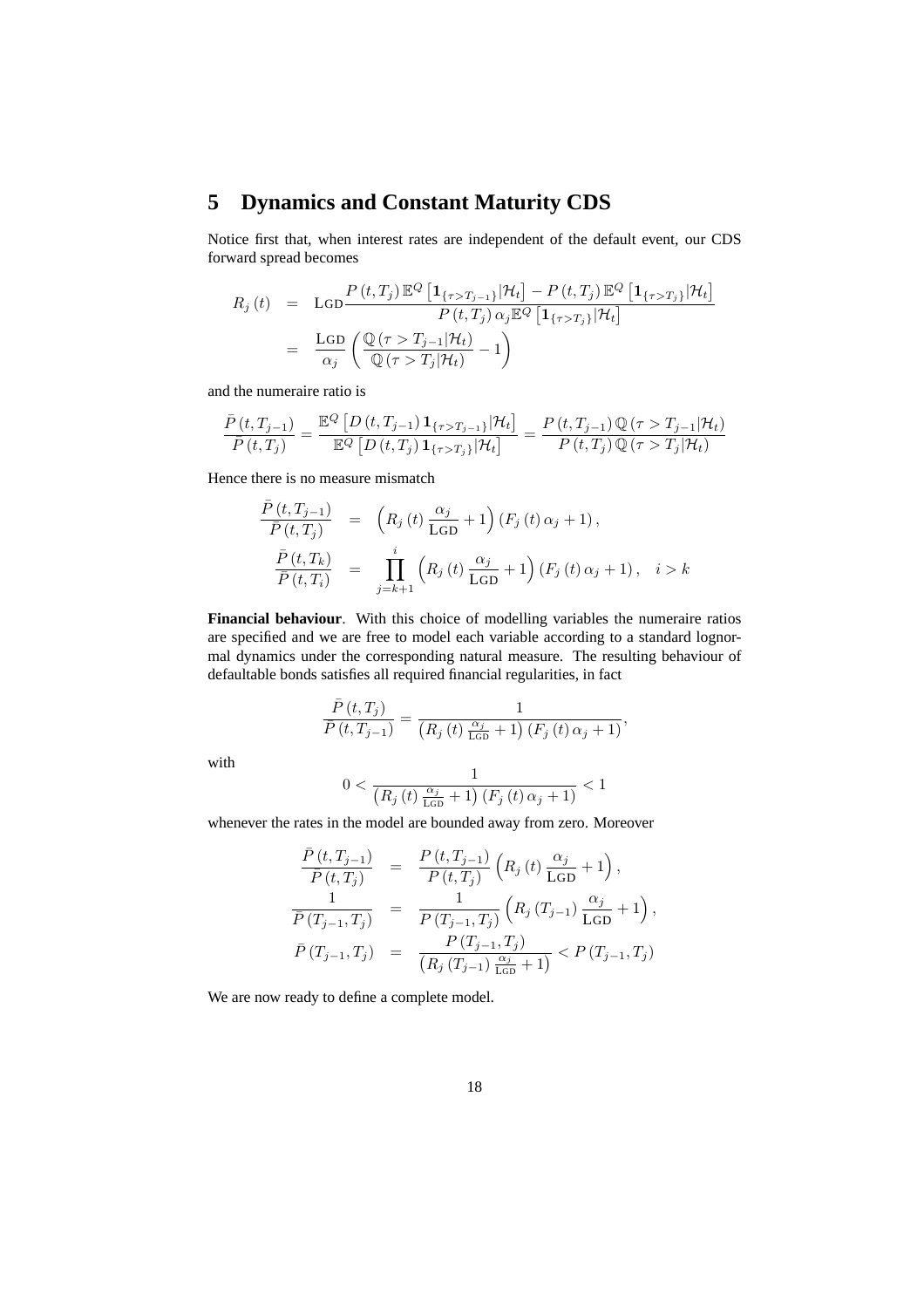#### **5.1 A Libor and CDS Market Model under independence**

**Change of numeraire for dynamics**. Assume that under a measure  $Q_1$  associated with numeraire  $N<sup>1</sup>$  the dynamics of the process X is given by

$$
dX_t = \mu_t dt + \sigma_t dW_t^1,
$$

where  $X, \mu$  are M-dimensional vectors and  $W<sup>1</sup>$  is standard M-dimensional brownian motion under  $\mathbb{Q}_1$  with instantaneous correlation Ξ. The matrix  $\sigma_t$  is  $M \times M$  and diagonal. Then the dynamics of  $X$  under an equivalent measure  $\mathbb{Q}_2$  associated with  $N^2$  is ¡ ¢

$$
dX_t = \left(\mu_t - \sigma_t \Xi \Sigma_{1,2}(t)'\right) dt + \sigma_t dW_t^2, \qquad (17)
$$

where  $\Sigma_{1,2} (t)$ , or DC  $\left( \ln \frac{N_t^1}{N_t^2} \right)$ , where DC stand for diffusion coefficient, is defined by  $\overline{a}$  $\mathbf{r}$ 

$$
d\left(\ln \frac{N_t^1}{N_t^2}\right) = U_t^x dt + \Sigma_{1,2}(t) dW_t^x, \quad x = 1,2.
$$

In terms of stochastic shocks the equivalent formula is

$$
dW_t^1 = dW_t^2 - \Xi \Sigma_{1,2}(t)' dt
$$
\n(18)

**CDS and Libor Market Model** Assume a tenor structure  $\{T_0, T_1, \ldots, T_M\}$ . For  $k =$  $1, \ldots, M$ , our variables are:  $F_k(t)$ , the simply compounded forward rate resetting at  $T_{k-1}$  and with maturity  $T_k$ , and  $R_k(t)$ , the CDS par spread for period from  $T_{k-1}$  to  $T_k$ .  $\mathbb{Q}^k$  is the equivalent  $T_k$ -forward measure associated with the numeraire bond  $P(t,T_k)$ , and  $\bar{\mathbb{Q}}^k$  is the equivalent measure associated with the credit numeraire  $\alpha_k \bar{P}(t, T_k)$ . For  $k = 1, \ldots, M$ ,

$$
dR_k(t) = \bar{\sigma}_k(t)R_k(t)dV_k^k(t), \ t \le T_{k-1},
$$

where  $V_k^k(t)$  is the k-th component of an M-dimensional Brownian motion  $V^k(t)$ under  $\bar{\mathbb{Q}}^k$  and

$$
dF_k(t) = \sigma_k(t)F_k(t)dZ_k^k(t), \quad t \le T_{k-1},
$$

where  $Z_k^k(t)$  is the k-th component of an M-dimensional Brownian motion  $Z^k(t)$  under  $\mathbb{Q}^k$ . The correlation structure is

$$
dV_i dV_j = \rho_{ij} dt,
$$
  
\n
$$
dZ_i dZ_j = \delta_{ij} dt,
$$
  
\n
$$
dV_i dZ_j = 0.
$$

since we have assumed independence of default probabilities and default-free interest rates.

Define  $h_i^j := 1_{\{j < i\}} - 1_{\{j > i\}}.$ The dynamics of  $\overrightarrow{R_i}(t)$  under  $\overline{Q}^j$  is

$$
dR_i(t) = h_i^j \bar{\sigma}_i(t) R_i(t) \sum_{h=(i \wedge j)+1}^{i \vee j} \rho_{i,h} \frac{\bar{\sigma}_h(t) R_h(t)}{R_h(t) + \frac{\text{Log}}{\alpha_h}} dt + \bar{\sigma}_i(t) R_i(t) dV_i^j(t).
$$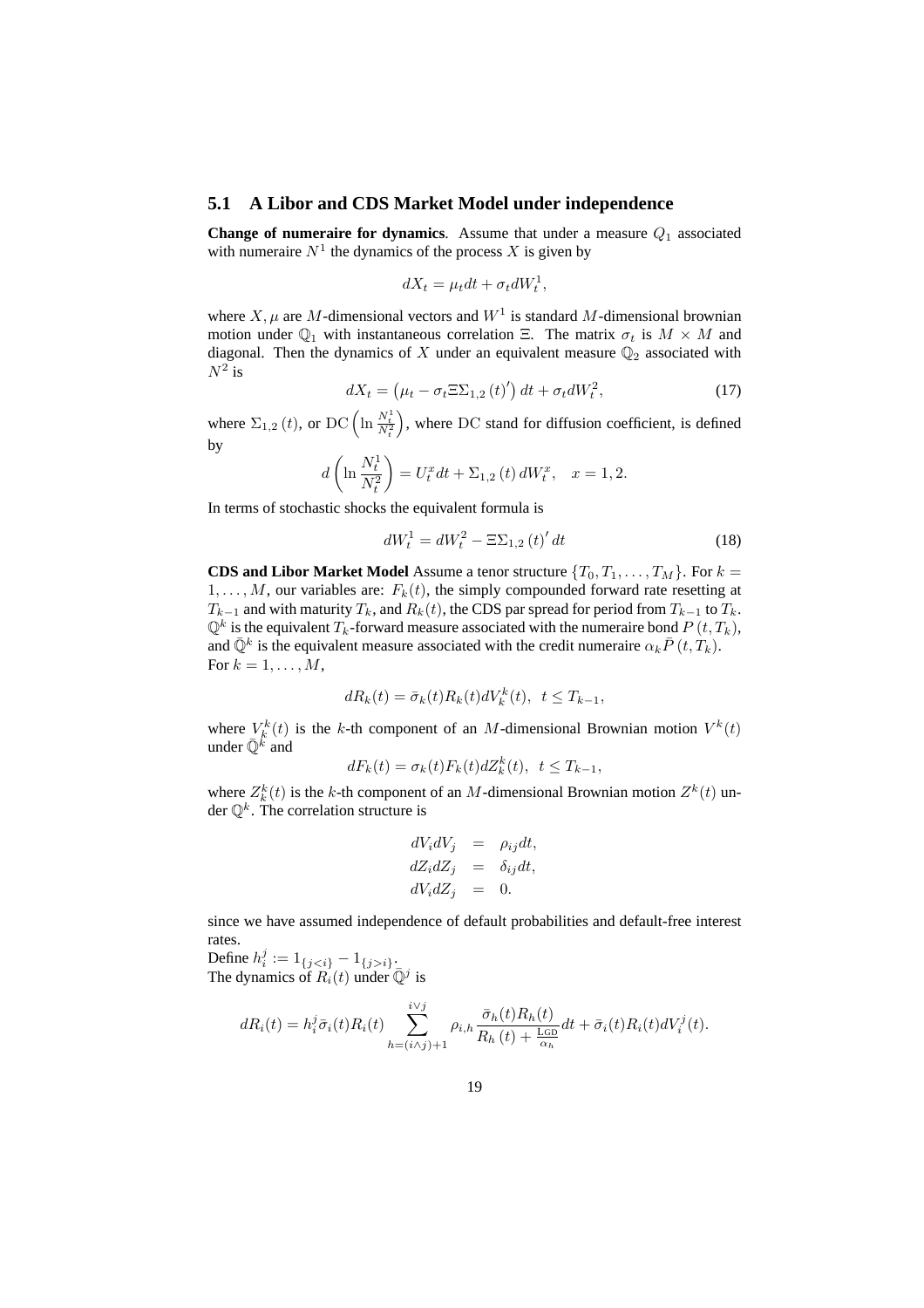for  $t \leq T_{(i-1)\wedge j}$ . *Proof* Apply (18) to

$$
X = (R_1, \dots, R_M, F_1, \dots, F_M)',
$$
  
\n
$$
W = \begin{bmatrix} V \\ Z \end{bmatrix},
$$
  
\n
$$
\sigma = diag(\bar{\sigma}_1, \dots, \bar{\sigma}_M, \sigma_1, \dots, \sigma_M),
$$
  
\n
$$
\Xi = \begin{bmatrix} \rho & 0 \\ 0 & \delta \end{bmatrix},
$$

recalling that with  $i > j$ 

$$
\frac{\bar{P}(t,T_j)}{\bar{P}(t,T_i)} = \prod_{h=j+1}^{i} \left( R_h(t) \frac{\alpha_h}{\text{LGD}} + 1 \right) \left( F_h(t) \alpha_h + 1 \right).
$$

For the dynamics of CDS spread  $R_i(t)$  under  $\bar{\mathbb{Q}}^j$ ,  $i > j$ , set  $d\bar{Z}^k$  for  $dZ$  under  $\bar{\mathbb{Q}}^k$ , so

$$
d\begin{bmatrix} V^j \\ \bar{Z}^j \end{bmatrix} = d\begin{bmatrix} V^i \\ Z^i \end{bmatrix} - \begin{bmatrix} \rho & 0 \\ 0 & \delta \end{bmatrix} \text{DC} \left( \ln \frac{\mathbb{C}_t^j}{\mathbb{C}_t^i} \right) dt
$$
  
\n
$$
= d\begin{bmatrix} V^i \\ \bar{Z}^i \end{bmatrix} - \begin{bmatrix} \rho & 0 \\ 0 & \delta \end{bmatrix} \text{DC} \left( \ln \frac{\bar{P}(t, T_j)}{\bar{P}(t, T_i)} \right)' dt
$$
  
\n
$$
= d\begin{bmatrix} V^i \\ \bar{Z}^i \end{bmatrix} - \begin{bmatrix} \rho & 0 \\ 0 & \delta \end{bmatrix} \sum_{h=j+1}^i \left[ \text{DC} \left( \ln \left( R_h(t) \frac{\alpha_h}{\text{LGD}} + 1 \right) \right)' + \text{DC} \left( \ln \left( F_h(t) \alpha_h + 1 \right) \right)' \right] dt
$$
  
\n
$$
= d\begin{bmatrix} V^i \\ \bar{Z}^i \end{bmatrix} - \begin{bmatrix} \rho & 0 \\ 0 & \delta \end{bmatrix} \sum_{h=j+1}^i \left[ \frac{\text{DC} \left( R_h(t) \right)'}{R_h(t) + \frac{\text{LO}}{\alpha_h}} + \frac{\text{DC} \left( F_h(t) \right)'}{F_h + \frac{1}{\alpha_h}} \right] dt,
$$
  
\n
$$
dV_i^j = dV_i^i - \sum_{h=j+1}^i \rho_{i,h} \frac{\bar{\sigma}_h(t) R_h(t)}{R_h(t) + \frac{\text{LO}}{\alpha_h}} dt,
$$

and

$$
dR_i(t) = \bar{\sigma}_i(t)R_i(t)dV_i^i(t) = \bar{\sigma}_i(t)R_i(t)\sum_{h=j+1}^i \rho_{i,h}\frac{\bar{\sigma}_h(t)R_h(t)}{R_h(t) + \frac{\text{LGD}}{\alpha_h}}dt + \bar{\sigma}_i(t)R_i(t)dV_i^j(t)
$$
  
=  $\bar{\sigma}_i(t)R_i(t)\mu_i^j(R(t),t)dt + \bar{\sigma}_i(t)R_i(t)dV_i^j(t).$ 

For Libor rates the derivation is analogous, and consistent with the standard Libor Market Model of Brace, Gatarek and Musiela (1997) and Jamshidian (1997).

### **5.2 Constant maturity CDS**

We see now application of the model to Constant Maturity CDS (CMCDS). In a CM-CDS two parties, called the protection buyer and the protection seller agree that if a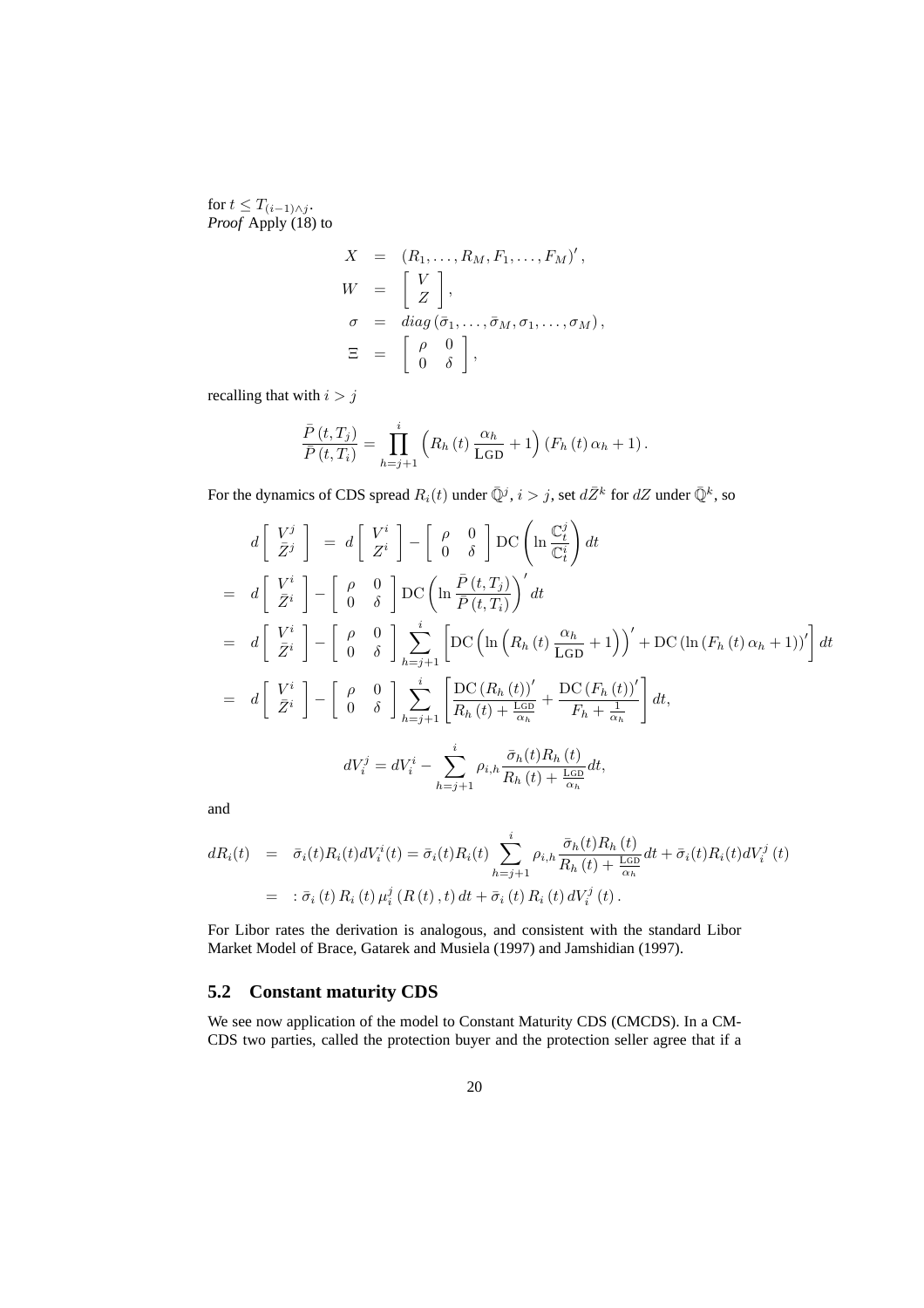third company, called the reference entity, defaults at time  $\tau$ ,  $T_a < \tau \leq T_b$ , then the protection seller pays to the protection buyer an amount LGD at the first  $T_i$  following default time. In exchange the protection buyer pays periodically at all  $T_i$  before default the  $(c + 1)$ -long CDS rate  $R_{i-1,i+c}$  ( $T_{i-1}$ ) times  $\alpha_i$ 

This product, developed for giving investors the flexibility of a CDS rate adapting periodically to changing market conditions, is particularly suitable for being evaluated via market models. Also the Constant Maturity Swap of the default-free interest rate market is easily evaluated in a Libor Market Model, in particular closed-form formulas are easily obtained via well-established approximation procedures. Now we see a simple application in the context of CDS market models.

The first approximation we apply is known as drift freezing approximation: in the dynamics of  $R_i(t)$  we assume  $\mu_i^j(R(t), t) \approx \mu_i^j(R(0), t)$ . This approximation, tested via Monte Carlo simulation for the LMM, can be justified noticing the presence of rates in both numerator and denominator of  $\mu_{i,k}$ , so that their volatilities tend to partially cancel out. With this approximation  $R_i(t)$  is a geometric brownian motion, so

$$
\begin{aligned}\n\bar{\mathbb{E}}^{j} \left[ R_{i} \left( T_{j-1} \right) \right] &\approx & R_{i} \left( 0 \right) \exp \left[ \int_{0}^{T_{j-1}} \mu_{i}^{j} \left( R \left( 0 \right) , t \right) dt \right] \\
&= & R_{i} \left( 0 \right) \exp \left[ \sum_{h=j+1}^{i} \frac{R_{h} \left( 0 \right)}{R_{h} \left( 0 \right) + \frac{\text{LGD}}{\alpha_{h}}} \rho_{i,h} \int_{0}^{T_{j-1}} \sigma_{h} \left( t \right) \sigma_{i} \left( t \right) dt \right]\n\end{aligned}
$$

The second approximation, also typical of the default free market model and justified in related literature, represents swap rates as linear combinations of forward rates, assuming

$$
R_{j-1,j+c} (T_{j-1}) \approx \sum_{i=j}^{j+c} \bar{w}_i^j (0) R_i (T_{j-1}), \quad \bar{w}_i^j (t) = \frac{\alpha_i \bar{P}(t, T_i)}{\sum_{h=j}^{j+c} \alpha_h \bar{P}(t, T_h)}
$$

Since the protection leg is like in a standard CDS, valuing a CMCDS amounts to valuing the premium leg, computing

$$
\sum_{j=a+1}^{b} \alpha_{j} \mathbb{E}_{0}^{Q} [D(0, T_{j}) \mathbf{1}_{\{\tau > T_{j}\}} R_{j-1, j+c}(T_{j-1})]
$$
\n
$$
\approx \sum_{j=a+1}^{b} \sum_{i=j}^{j+c} \alpha_{j} \bar{w}_{i}^{j} (0) \mathbb{E}_{0}^{Q} [D(0, T_{j}) \mathbf{1}_{\{\tau > T_{j}\}} R_{i}(T_{j-1})]
$$
\n
$$
= \sum_{j=a+1}^{b} \sum_{i=j}^{j+c} \alpha_{j} \bar{w}_{i}^{j} (0) \mathbb{E}_{0}^{Q} [D(0, T_{j}) R_{i}(T_{j-1}) \mathbb{E}^{Q} (\mathbf{1}_{\{\tau > T_{j}\}} | \mathcal{F}_{T_{j}})]
$$
\n
$$
= \sum_{j=a+1}^{b} \sum_{i=j}^{j+c} \bar{w}_{i}^{j} (0) \mathbb{E}_{0}^{Q} [D(0, T_{j}) (R_{i}(T_{j-1}) \mathbb{C}_{T_{j}}^{j})]
$$
\n
$$
= \sum_{j=a+1}^{b} \sum_{i=j}^{j+c} \bar{w}_{i}^{j} (0) \alpha_{j} \bar{P}(0, T_{j}) \mathbb{E}_{0}^{j} [R_{i}(T_{j-1})].
$$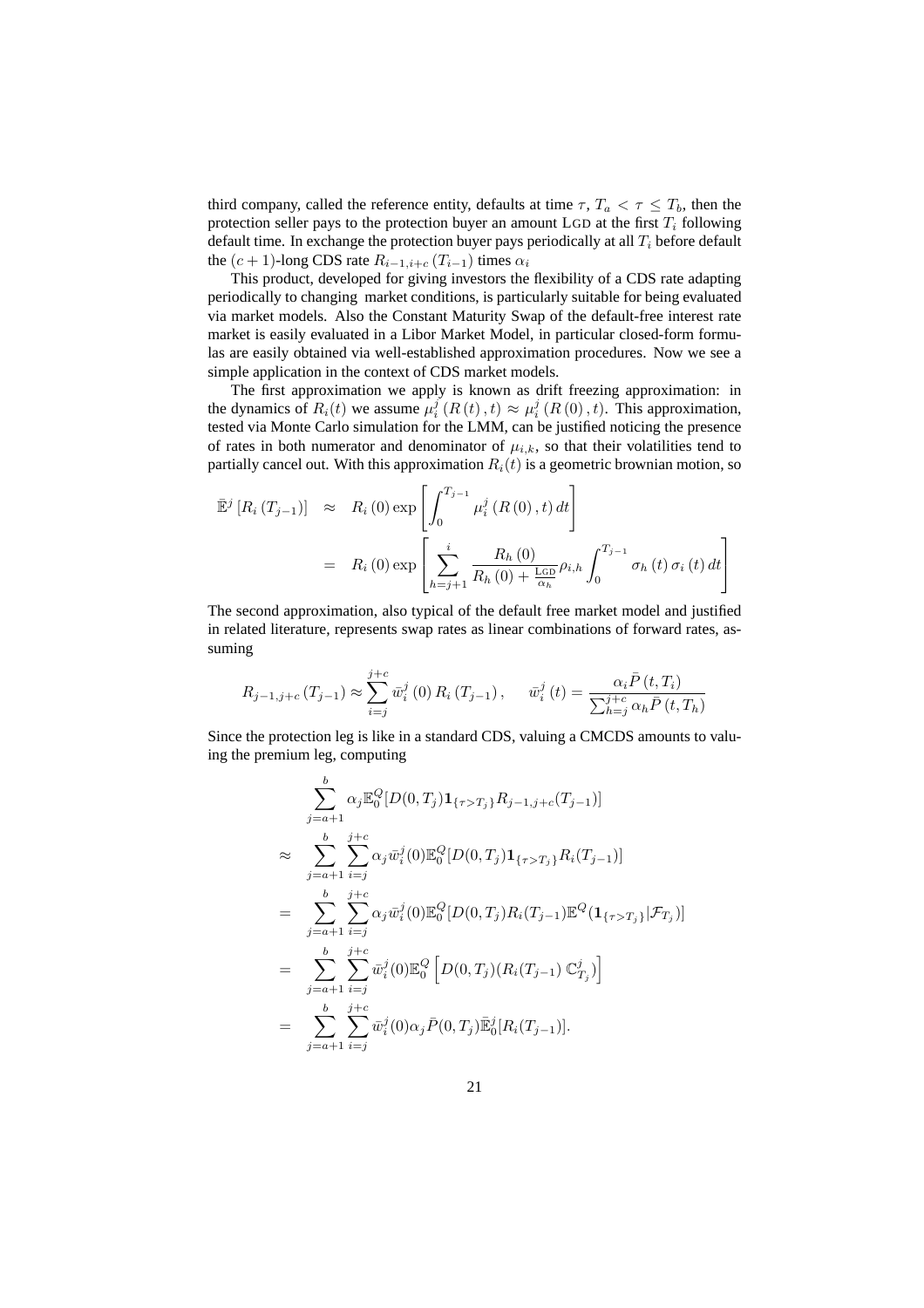Now we apply the drift freezing approximation and can easily compute the CMCDS price with a closed-form formula. Assuming time-constant volatility we find the same formula obtained, modelling with different assumptions, in Brigo (2004b), giving the price at time 0 as

CMCDS<sub>a,b,c</sub>(0) =  
\n
$$
= \sum_{j=a+1}^{b} \alpha_j \bar{P}(0,T_j) \left\{ \sum_{i=j}^{j+c} \bar{w}_i^j(0) R_i(0) \exp\left[T_{j-1} \sigma_i \sum_{h=j+1}^i \frac{\sigma_h R_h(0)}{R_h(0) + \frac{\text{LGD}}{\alpha_h}} \rho_{i,h}\right] - R_j(0) \right\}
$$

.

### **5.3 Empirical application**

We consider the FIAT car company CDS market quotes of December 20, 2004, with  $REC = 0.4$ . We start by giving a table for

$$
conv(\sigma, \rho) := \mathbf{CMCDS}_{a,b,c}(0; \sigma, \rho) - \mathbf{CMCDS}_{a,b,c}(0; \rho = 0).
$$

with  $\sigma_i = \sigma$  and  $\rho_{i,j} = \rho$ . The second term is the value where no correction due to CDS forward rate dynamics is accounted for:  $\sum_{j=a+1}^{b} \alpha_j \bar{P}(0,T_j) \{R_{j-1,j+c}(0) - R_j(0)\}.$ This difference gives the impact of volatilities and correlations of CDS rates on the CMCDS price. We take  $a = 0$ ,  $b = 20$ ,  $c = 20$  (resetting quarterly).

| $conv(\sigma, \rho)$ | $\rho$ : 0.7 | 0.8      | 0.9      | 0.99     |
|----------------------|--------------|----------|----------|----------|
| 0.1<br>$\sigma$ :    | 0.000659     | 0.000754 | 0.000848 | 0.000933 |
| 0.2                  | 0.002662     | 0.003047 | 0.003435 | 0.003784 |
| 0.4                  | 0.011066     | 0.012742 | 0.014442 | 0.015995 |
| 0.6                  | 0.026619     | 0.030964 | 0.035464 | 0.039652 |

The "convexity difference" increases with respect both to correlation and volatility, as expected. The next table reports the so called "participation rate"  $\phi_{a,b,c}(\sigma,\rho)$ 

| $\phi_{0,20,20}(\sigma,\rho) = \frac{\text{``premium leg CDS''}}{\text{``premium leg CMCDS''}} = \frac{1}{2}$ |             |         |         |         | $\sum_{i=1}^{20} \alpha_j \bar{P}(0,T_j) R_{0,20}(0)$<br>$\sum_{i=1}^{20} \alpha_j \bar{\mathbb{E}}_0^{j-1,j} [D(0,T_j) \mathbf{1}_{\{\tau>T_j\}} R_{j-1,j+20}(T_{j-1})]$ |
|---------------------------------------------------------------------------------------------------------------|-------------|---------|---------|---------|---------------------------------------------------------------------------------------------------------------------------------------------------------------------------|
| $\phi_{0,20,20}(\sigma,\rho)$                                                                                 | $\rho: 0.7$ | $0.8\,$ | 0.9     | 0.99    |                                                                                                                                                                           |
| $\sigma$ : 0.1                                                                                                | 0.71358     | 0.71325 | 0.71292 | 0.71262 |                                                                                                                                                                           |
| 0.2                                                                                                           | 0.70664     | 0.70532 | 0.704   | 0.70281 |                                                                                                                                                                           |
| 0.4                                                                                                           | 0.67894     | 0.67368 | 0.66842 | 0.66368 |                                                                                                                                                                           |
| 0.6                                                                                                           | 0.63302     | 0.62128 | 0.60957 | 0.59907 |                                                                                                                                                                           |
|                                                                                                               |             |         |         |         |                                                                                                                                                                           |

The participation rate decreases with volatility and correlation.

In the following section we abandon the hypothesis of independence of default-free interest rates and default probabilities. We signal that, rather than adding other rates or assuming independence, one can also consider modelling more fundamental quantities to complete the model. For consistency with previous literature, in particular Schonbucher (1999), here we develop this possibility starting from the expression (2) in defining a conventional CDS contract. This allows to underline similarities with previous approaches but also the differences and the advantages of the current approach. However a similar solution can be applied also starting from the feasible market payoff (1), an alternative that will be addressed in subsequent research.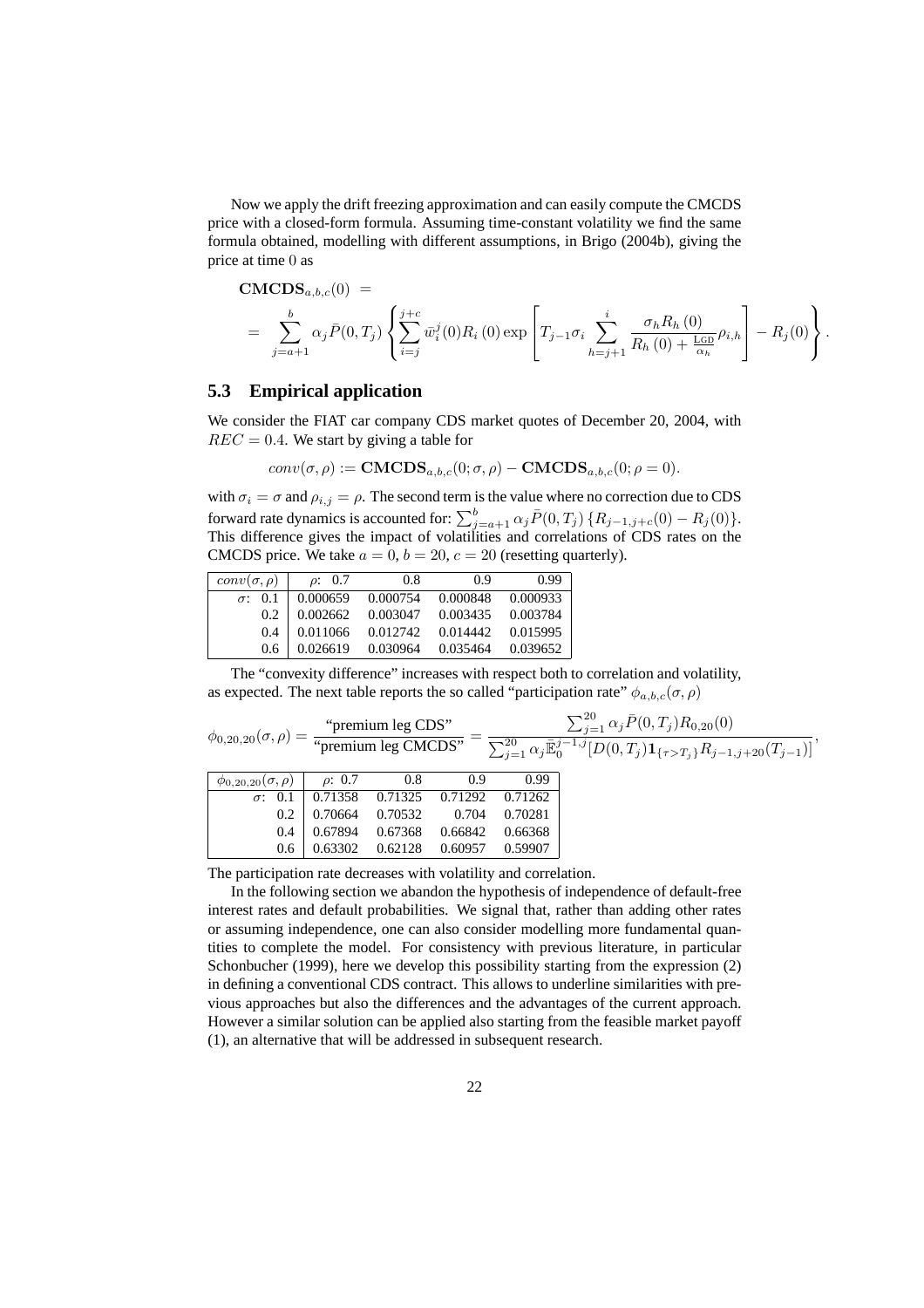### **5.4 A different model with approximated payoff**

As we mentioned in the introduction, the first important development in the field of market models for credit derivatives is given in Schonbucher (1999). Therefore we show in this last sections relationships and differences with the approach of our work.

**Building blocks.** Schonbucher (1999) builds a market model based on the following fundamental quantities, in the original notation:

- 1.  $T_k$ -maturity default free bond  $B_k(t)$
- 2.  $T_k$ -maturity defaultable bond  $1_{\{\tau > t\}}\bar{B}_k(t)$
- 3. A ratio defined as

$$
D_{k}\left(t\right) = \frac{\bar{B}_{k}\left(t\right)}{B_{k}\left(t\right)}
$$

Since no subfiltration structure is introduced in Schonbucher (1999), no other representation of the quantity  $\bar{B}_k(t)$  is given. In our subfiltration setting, we can give a precise description of this quantity, in terms of its constituent components, since defaultable bonds can be expressed as

$$
\mathbf{1}_{\{\tau>t\}}\bar{P}(t,T_k) = \mathbf{1}_{\{\tau>t\}} \frac{\mathbb{E}^Q \left[ D(t,T_k) \mathbf{1}_{\{\tau>T_k\}} | \mathcal{H}_t \right]}{\mathbb{Q}(\tau > t | \mathcal{H}_t)}
$$

.

The nature of  $\bar{P}(t, T_k)$  is therefore not opaque, and we can exploit its definition for tractability. An application is describing  $\overline{D}_k(t)$ , which is here<sup>5</sup>

$$
\frac{\bar{P}(t,T_k)}{P(t,T_k)} = \frac{P(t,T_k)\mathbb{Q}^k(\tau>T_k|\mathcal{H}_t)}{P(t,T_k)\mathbb{Q}(\tau>t|\mathcal{H}_t)} = \frac{\mathbb{Q}^k(\tau>T_k|\mathcal{H}_t)}{\mathbb{Q}(\tau>t|\mathcal{H}_t)}
$$
\n
$$
= \frac{\mathbb{Q}^k(\tau>T_k|\mathcal{H}_t)}{\mathbb{Q}^k(\tau>t|\mathcal{H}_t)} =: Q_H^k(t)
$$

easily interpreted as a forward conditional (Bayes) survival probability based on defaultfree information.

Schonbucher assumes for the quantity  $D_k(t)$  a dynamics under a generic measure. With subfiltrations is the dynamics of the above probability

$$
\frac{dQ_H^k(t)}{Q_H^k(t-)} = \dots dt - \sigma_H^k dW
$$

for a generic covariance vector process  $\sigma_H^k$  and a vector W of uncorrelated standard brownian motions.

<sup>5</sup>Notice the following property

$$
\begin{split} \mathbb{Q}^{k}\left(\tau>t|\mathcal{H}_{t}\right) &= \mathbb{E}^{k}\left[\mathbf{1}_{\{\tau>t\}}|\mathcal{H}_{t}\right] = \frac{\mathbb{E}^{Q}\left[D(t,T_{k})\mathbf{1}_{\{\tau>t\}}|\mathcal{H}_{t}\right]}{\mathbb{E}^{Q}\left[D(t,T_{k})|\mathcal{H}_{t}\right]} \\ &= \frac{\mathbb{E}^{Q}\left[\mathbf{1}_{\{\tau>t\}}\mathbb{E}^{Q}\left[D(t,T_{k}|\mathcal{F}_{t})\right]|\mathcal{H}_{t}\right]}{\mathbb{E}^{Q}\left[\mathbb{E}^{Q}\left[D(t,T_{k})\mathcal{F}_{t}\right]|\mathcal{H}_{t}\right]} = \frac{P(t,T_{k})\mathbb{E}^{Q}\left[\mathbf{1}_{\{\tau>t\}}\right]|\mathcal{H}_{t}\right]}{P(t,T_{k})} = \mathbb{Q}\left(\tau>t|\mathcal{H}_{t}\right) \end{split}
$$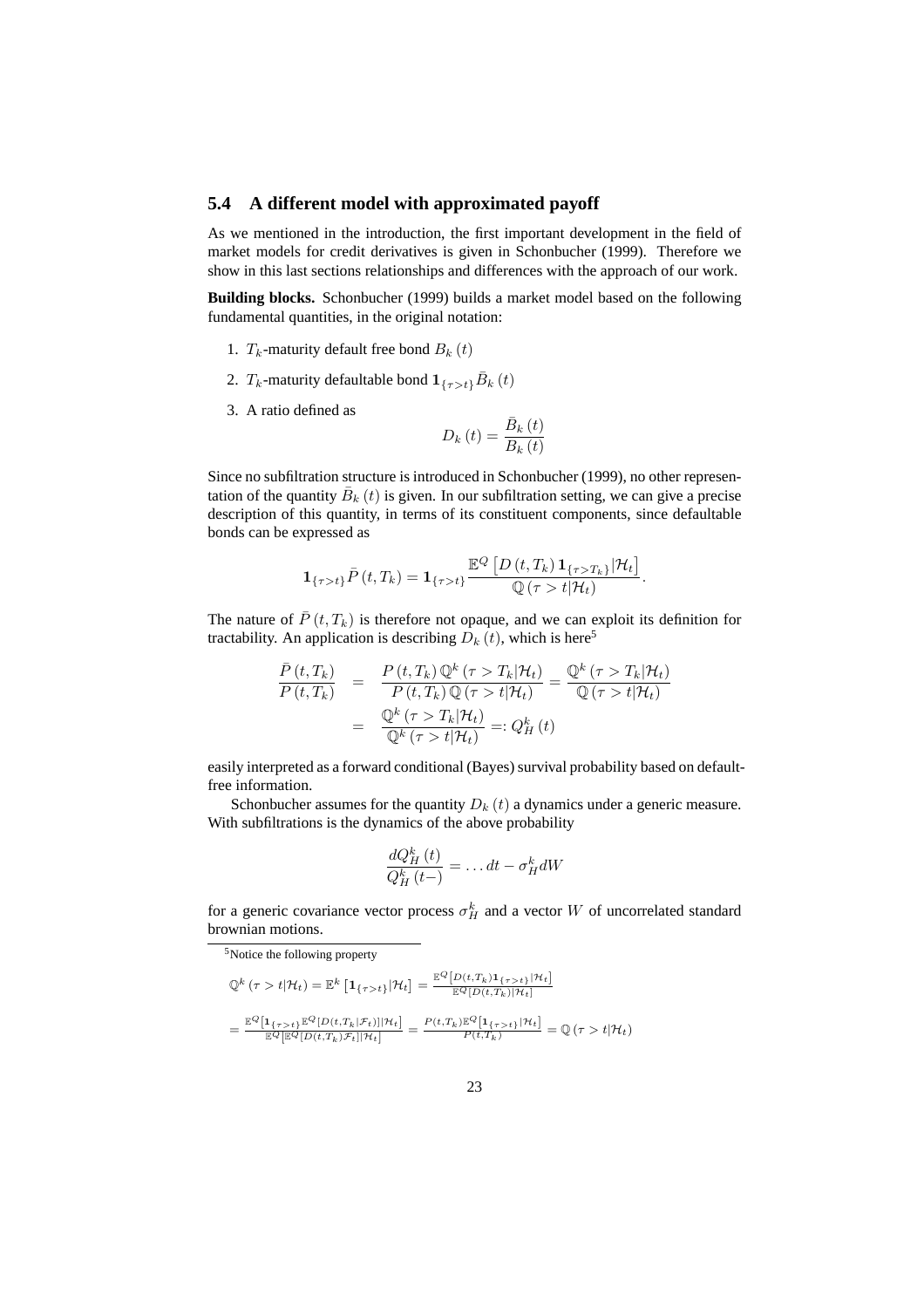Obviously modelling this quantity can allow further development of a model built on the synthetic real-world payoff (1) as in the previous sections. But in this work we prefer to show possible relationships with Schonbucher (1999).

**Rates.** Schonbucher (1999) defines the following rates (with a slightly different notation for maturities)

1. Default free Libor rate

$$
F_k(t) = \frac{1}{\alpha_k} \left( \frac{B_{k-1}(t)}{B_k(t)} - 1 \right)
$$

2. Defaultable Libor rate defined as

$$
\bar{F}_k(t) = \frac{1}{\alpha_k} \left( \frac{\bar{B}_{k-1}(t)}{\bar{B}_k(t)} - 1 \right),\,
$$

3. Discrete-tenor forward intensity defined as

$$
H_{k}\left(t\right)=\frac{1}{\alpha_{k}}\left(\frac{B_{k}\left(t\right)\bar{B}_{k-1}\left(t\right)}{\bar{B}_{k}\left(t\right)B_{k-1}\left(t\right)}-1\right)
$$

Adapting the notation for bonds, the default free Libor rate  $F_k(t)$  is equivalent to our default free forward rate and to that of the standard market model.

As for the defaultable forward rate, we signal that in a subfiltration setting it is possible to find an analogous quantity setting the price of the contract to zero. One needs to consider contract (2) for a one-period interval:

$$
\begin{array}{rcl}\n\text{CDS}_{t}^{S}\left(R\right) & = & \text{LGD}\left\{\mathbb{E}^{Q}\left[D\left(t,T_{k-1}\right)\mathbf{1}_{\{\tau>T_{k-1}\}}|\mathcal{H}_{t}\right] - \mathbb{E}^{Q}\left[D\left(t,T_{k}\right)\mathbf{1}_{\{\tau>T_{k}\}}|\mathcal{H}\right]\right\} \\
 & - \mathbb{E}^{Q}\left[D\left(t,T_{k}\right)\mathbf{1}_{\{\tau>T_{k}\}}|\mathcal{H}\right]\alpha_{k}R, \\
R_{k}^{S}\left(t\right) & = & \frac{\text{LGD}}{\alpha_{k}}\frac{\mathbb{E}^{Q}\left[D\left(t,T_{k-1}\right)\mathbf{1}_{\{\tau>T_{k-1}\}}|\mathcal{H}_{t}\right] - \mathbb{E}^{Q}\left[D\left(t,T_{k}\right)\mathbf{1}_{\{\tau>T_{k}\}}|\mathcal{H}\right]}{\mathbb{E}^{Q}\left[D\left(t,T_{k}\right)\mathbf{1}_{\{\tau>T_{k}\}}|\mathcal{H}\right]} \\
 & = & \frac{\text{LGD}}{\alpha_{k}}\left\{\frac{\bar{P}\left(t,T_{k-1}\right)}{\bar{P}\left(t,T_{k}\right)} - 1\right\}\n\end{array}
$$

Here the nature of such a rate is

$$
R_k^S(t) = \frac{\text{LGD}}{\alpha_k} \left\{ \frac{P(t, T_{k-1}) \mathbb{Q}^{k-1}(\tau > T_{k-1}|\mathcal{H}_t)}{P(t, T_k) \mathbb{Q}^k(\tau > T_k|\mathcal{H}_t)} - 1 \right\}.
$$

In our context, we can perform the following simplification in defining the analogous of  $H_k(t)$ :

$$
\frac{1}{\alpha_k} \left( \frac{P(t, T_k) \bar{P}(t, T_{k-1})}{\bar{P}(t, T_k) P(t, T_{k-1})} - 1 \right) = \frac{1}{\alpha_k} \left( \frac{\mathbb{Q}^{k-1} \left( \tau > T_{k-1} | \mathcal{H}_t \right)}{\mathbb{Q}^k \left( \tau > T_k | \mathcal{H}_t \right)} - 1 \right) =: \tilde{R}_k \left( t \right)
$$

very close to  $R$  that we presented in the previous sections, and equal to it in case of independence, when however probabilities can be taken also under the risk neutral measure.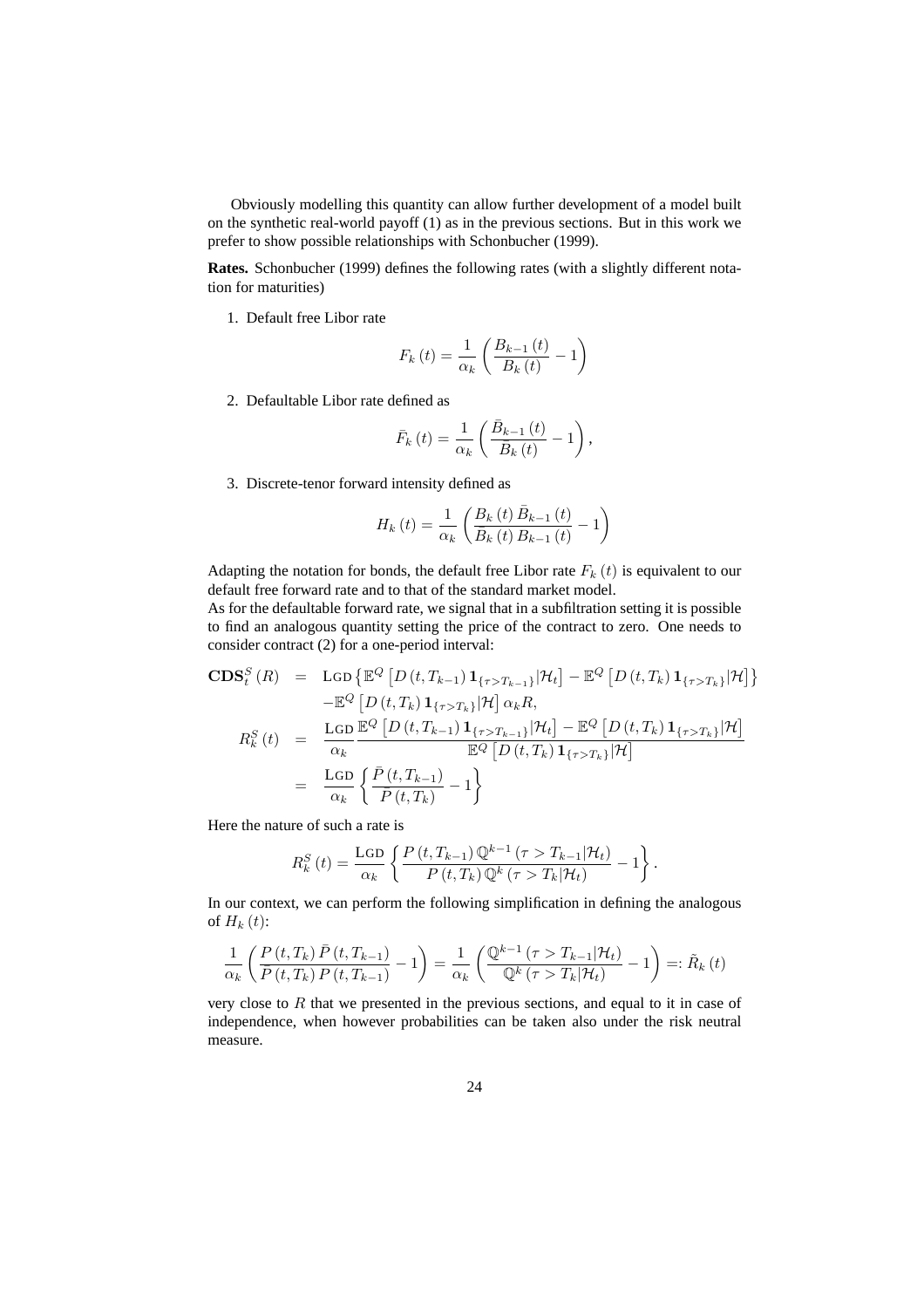Looking for a measure under which  $\overline{F}$  is a martingale, Schonbucher (1999) introduces the  $T_k$  survival measure associated to the defaultable bond price numeraire  $\mathbf{1}_{\{\tau > t\}}\bar{B}_{k}(t)$ . This numeraire is not strictly positive, and this leads to a measure which is not equivalent to the risk-neutral and real world probability measures.

In our setting, based on Jamshidian (2004), one can change instead to the measure  $\bar{\mathbb{Q}}^k$  associated with  $\alpha_k \bar{P}(t,T_k)$ . The fundamental martingale properties are maintained and in addition the measure is equivalent to the risk-neutral and real world probability measures as in standard mathematical finance, and change of measure and dynamics is performed as usual.

With the building blocks of this section the numeraire ratios are easily expressed in terms of  $R_k^S(t)$ 's. However, with these building blocks, by modelling the  $R_k^S(t)$ 's directly as lognormal random variables we may incur into an unacceptable financial behaviour.  $H_k(t)$  can rather be modelled as having deterministic percentage volatility.

We have under  $\bar{\mathbb{Q}}^k$ 

$$
dR_{k}^{S}\left(t\right) = \sigma_{k}^{S}R_{k}^{S}\left(t\right)d\bar{W}^{k}\left(t\right)
$$

where  $\sigma_k^S$  is a generic covariance vector process and  $\bar{W}$  a vector of uncorrelated standard brownian motions under  $\bar{\mathbb{Q}}^k$ .

As for the default-free forward rate, applying (17),

$$
dF_{k}(t) = -F_{k}(t)\sigma_{k}^{F}\sigma_{H}^{k'}dt + F_{k}(t)\sigma_{k}^{F}d\bar{W}^{k}(t).
$$

where  $\sigma_k^F$  is a deterministic covariance vector process. Then the dynamics of  $\tilde{R}_k(t)$ can be computed through Ito's Formula:

$$
d\tilde{R}_{k}\left(t\right)=\frac{F_{k}\left(t\right)\sigma_{k}^{F}}{1+\alpha_{k}F_{k}\left(t\right)}\left(\left(1+\alpha_{k}\tilde{R}_{k}\left(t\right)\right)\sigma_{H}^{k'}-\alpha_{k}\tilde{R}_{k}\left(t\right)\tilde{\sigma}_{k}\right)dt+\tilde{R}_{k}\left(t\right)\tilde{\sigma}_{k}d\bar{W}^{k}\left(t\right),
$$

where  $\tilde{\sigma}_k$  is a deterministic covariance vector process.

## **6 Conclusion**

In this work we analyze CDS pricing in a probabilistic setting equipped with a subfiltration structure. We derive pricing formulas consistent with the standard market model framework, with particular attention to the case of conditional independence for subfiltrations. We consider possibilities for a term structure model and analyze the nature of CDS spreads via change of measure. We compute a term structure model dynamics and apply it to deriving an approximated formula for Constant Maturity CDS. We conclude showing a term structure model in the same setting derived from an alternative definition of conventional CDS contracts pointing out relations and differences with previous literature.

## **7 Appendix**

**Proposition 7**  $\mathbb{C}^{a,b} = C_{a,b} (T_a) \frac{B}{B_{Ta}} = \sum_{i=a+1}^{b} \alpha_i \mathbb{E}^{Q} \left[ \frac{B_{Ta}}{B_{Ti}} \right]$  $\frac{B_{T_a}}{B_{T_i}}\mathbf{1}_{\{\tau>T_i\}}|\mathcal{H}_{T_a}$  $\frac{B}{B_{T_a}}>0$ *almost surely.*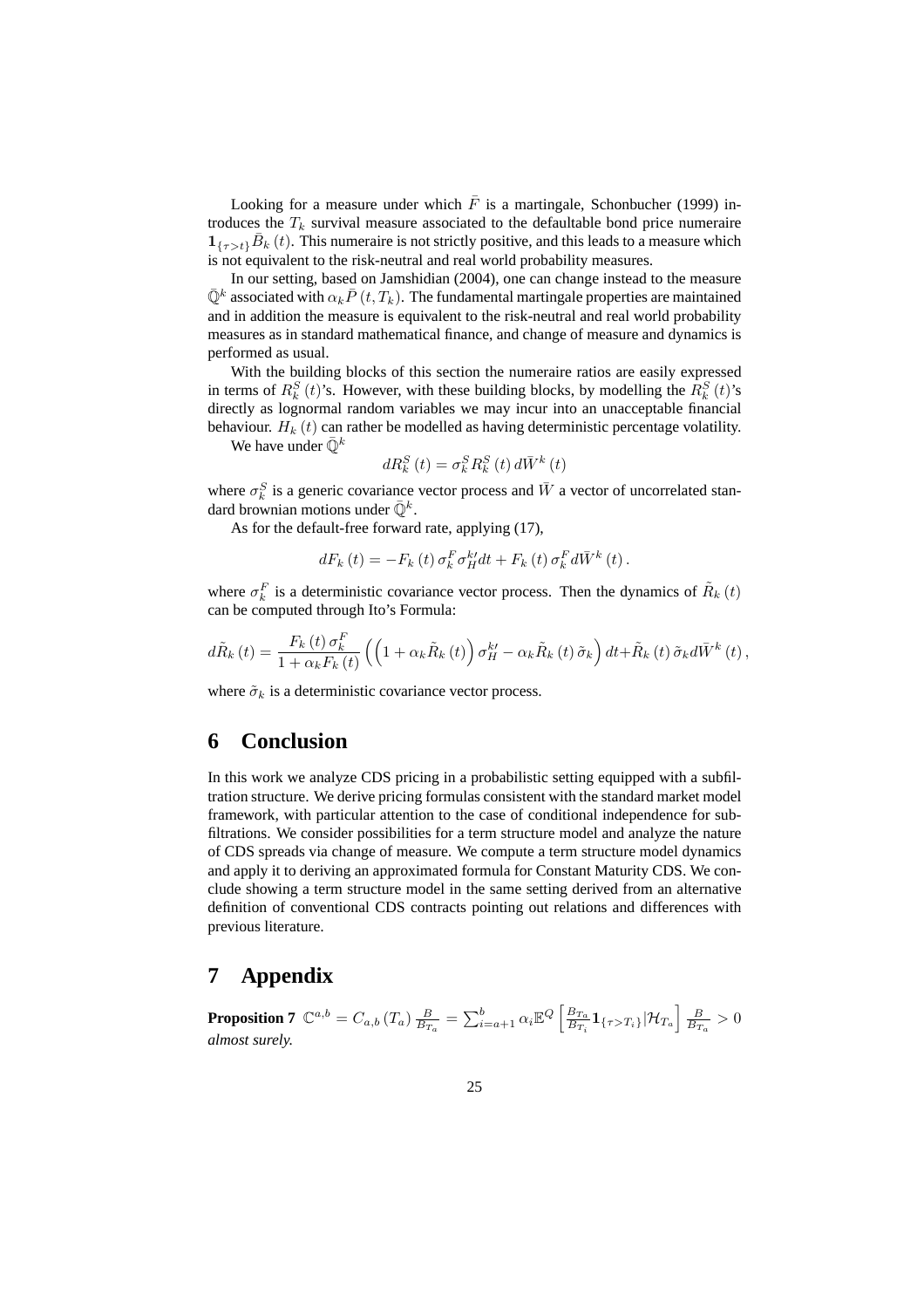**Proof.** We need only to prove that  $\mathbb{E}^{Q}$   $\left[\frac{B_{T_a}}{B_{T_a}}\right]$  $\frac{B_{T_a}}{B_{T_i}}\mathbf{1}_{\{\tau>T_i\}}|\mathcal{H}_{T_a}$ i > 0 a.s. Notice that

$$
\mathbb{E}^{Q}\left[\frac{B_{T_a}}{B_{T_i}}\mathbf{1}_{\{\tau>T_i\}}|\mathcal{H}_{T_a}\right] = \mathbb{E}^{Q}\left[\mathbb{E}^{Q}\left[\frac{B_{T_a}}{B_{T_i}}\mathbf{1}_{\{\tau>T_i\}}\middle|\mathcal{H}_{T_i}\right|\middle|\mathcal{H}_{T_a}\right]
$$

$$
= \mathbb{E}^{Q}\left[\frac{B_{T_a}}{B_{T_i}}\mathbb{E}^{Q}\left[\mathbf{1}_{\{\tau>T_i\}}\middle|\mathcal{H}_{T_i}\right]\middle|\mathcal{H}_{T_a}\right]
$$

$$
= \mathbb{E}^{Q}\left[\frac{B_{T_a}}{B_{T_i}}\mathbb{Q}\left(\tau>T_i\middle|\mathcal{H}_{T_i}\right)\middle|\mathcal{H}_{T_a}\right].
$$

We assumed that  $\mathbb{Q}(\tau > t | \mathcal{H}_t) > 0$ ,  $\forall t$ . Since  $B_t > 0$ ,  $\forall t$ ,  $\mathbb{E}^Q \left[ \frac{B_{T_a}}{B_{T_a}} \right]$  $\frac{B_{T_a}}{B_{T_i}}\mathbf{1}_{\{\tau>T_i\}}|\mathcal{H}_{T_a}$ > 0 a.s.  $\blacksquare$ 

We prove now that

**Proposition 8**  $\mathcal{H}_t$  *is* Q-conditionally independent implies that  $\mathcal{H}_t$  *is*  $\overline{Q}^{a,b}$ -conditionally *independent, namely that for any* Y *bounded and* H*-measurable*

$$
\mathbb{E}^{a,b}[Y|\mathcal{H}_t] = \mathbb{E}^{a,b}[Y|\mathcal{F}_t], \ \forall t.
$$

**Proof.** Notice that  $\frac{\mathbb{C}_t^{a,b}}{B_t}$  is  $\mathcal{H}_t$ -adapted. In fact  $\frac{\mathbb{C}^{a,b}}{B} = \frac{C_{a,b}(T_a)}{B_{T_a}}$  $\frac{B_{T_a}}{B_{T_a}}$  is H-measurable, so given that  $\mathcal{H}_t$  is Q-conditionally independent

$$
\frac{\mathbb{C}_t^{a,b}}{B_t} = \mathbb{E}^Q \left[ \frac{\mathbb{C}^{a,b}}{B} \middle| \mathcal{H}_t \right]. \tag{19}
$$

Let X to be a claim such that  $\frac{X}{\mathbb{C}^{a,b}}$  is H-measurable. Then also  $\frac{X}{\mathbb{B}}$  is H-measurable and, as above,  $\frac{X_t}{B_t}$  is  $\mathcal{H}_t$ -adapted. This implies that  $\frac{X_t}{\mathbb{C}_t^{a_t}} = \frac{X_t}{B_t} \frac{B_t}{\mathbb{C}_t^{a_t}}$  $\frac{B_t}{\mathbb{C}_t^{a,b}}$  is  $\mathcal{H}_t$ -adapted (by  $(19)$ ).So  $\overline{a}$  $\overline{a}$  $\overline{a}$  $\overline{a}$ 

$$
\bar{\mathbb{E}}^{a,b}\left[\left.\frac{X}{\mathbb{C}^{a,b}}\right|\mathcal{H}_t\right] = \frac{X_t}{\mathbb{C}_t^{a,b}} = \bar{\mathbb{E}}^{a,b}\left[\left.\frac{X}{\mathbb{C}^{a,b}}\right|\mathcal{F}_t\right], \ \forall t
$$

(see also Jamshidian (2004) and the concept of coadaptedness).

Now consider a  $\sigma$ -subalgebra  $\mathcal N$  of  $\sigma$ -algebra  $\mathcal M$  and an  $\mathcal M$ -measurable  $X$ , integrable under the measures considered. We have the following results.

**Lemma 9** *If* X *is* N *-measurable*

$$
\mathbb{E}^{P2}\left[X\right] = \mathbb{E}^{P1}\left[X\mathbb{E}^{P1}\left[\frac{dP2}{dP1}|\mathcal{N}\right]\right].
$$

In fact  $\mathbb{E}^{P1}$   $\lceil$  $\mathbb{E}^{P1}\left[\frac{dP2}{dP1}|\mathcal{N}\right]X$ l<br>E  $= \mathbb{E}^{P_1}$  $\mathbb{E}^{P1}\left[\frac{dP2}{dP1}X|\mathcal{N}\right] = \mathbb{E}^{P1}\left[\frac{dP2}{dP1}X\right]$ l<br>E  $= \mathbb{E}^{P2} [X].$ This implies that if X is N-measurable and  $A \in \mathcal{N}$ 

$$
\mathbb{E}^{P2}\left[1_A X\right] = \mathbb{E}^{P1}\left[1_A X \mathbb{E}^{P1}\left[\frac{dP2}{dP1}|\mathcal{N}\right]\right],
$$

namely

$$
\int_A XdP2 = \int_A X \mathbb{E}^{P1} \left[ \frac{dP2}{dP1} | \mathcal{N} \right] dP1.
$$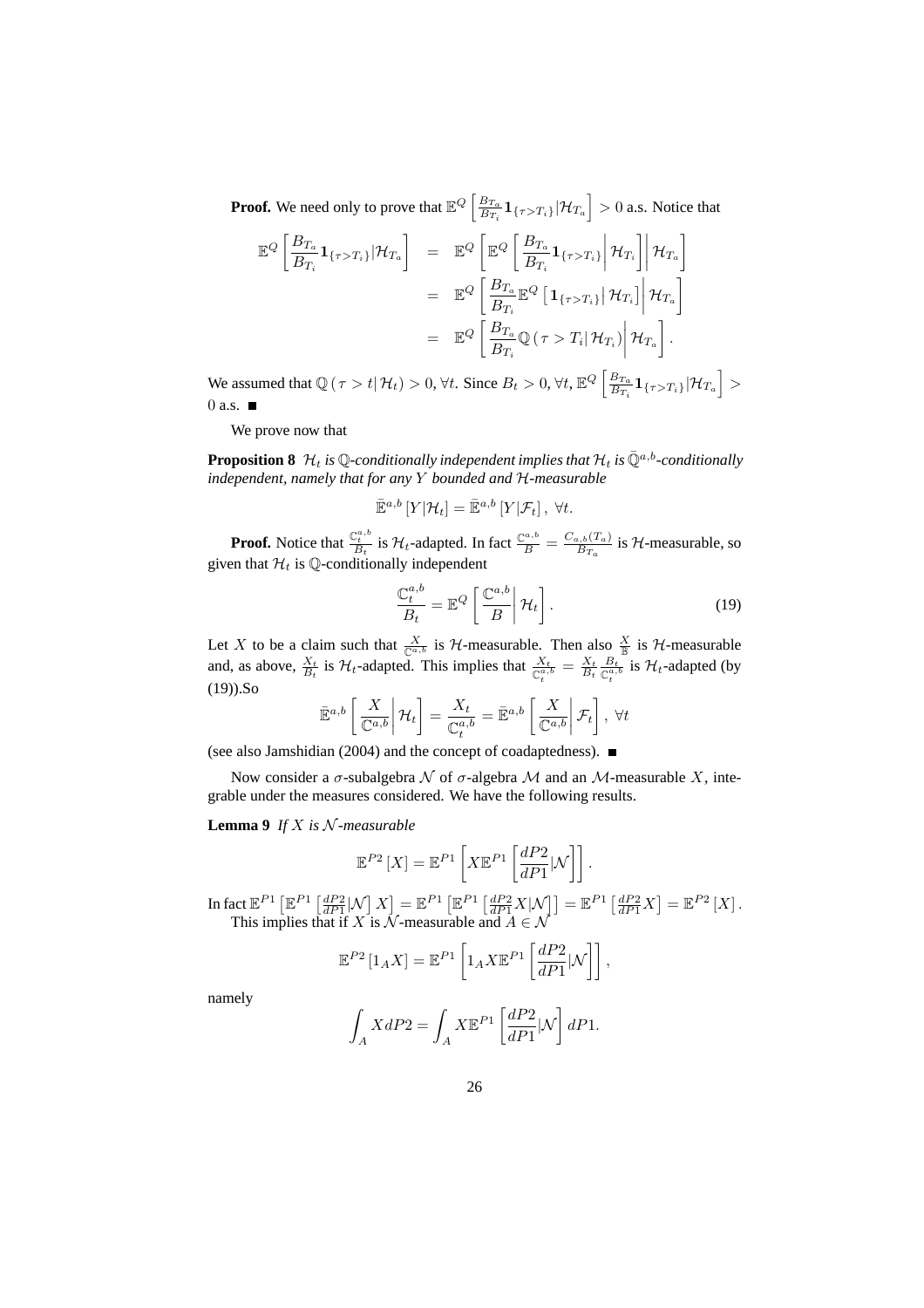**Theorem 10** *When* X *is* M*-measurable*

$$
\mathbb{E}^{P2}\left[X|\mathcal{N}\right] = \mathbb{E}^{P1}\left[X\frac{dP2}{dP1}\frac{1}{\mathbb{E}^{P1}\left[\frac{dP2}{dP1}|\mathcal{N}\right]}\middle|\mathcal{N}\right].
$$

**Proof.** The RHS is by definition N-measurable. We apply Lemma 9. For  $A \in \mathcal{N}$ 

$$
\int_{A} \mathbb{E}^{P1} \left[ X \frac{dP2}{dP1} \frac{1}{\mathbb{E}^{P1} \left[ \frac{dP2}{dP1} | \mathcal{N} \right]} \middle| \mathcal{N} \right] dP2
$$
\n
$$
= \int_{A} \mathbb{E}^{P1} \left[ X \frac{dP2}{dP1} | \mathcal{N} \right] dP1
$$

By definition of conditional expectation

$$
\int_A \mathbb{E}^{P1}\left[X\frac{dP2}{dP1}\middle|\mathcal{N}\right]dP1 = \int_A X\frac{dP2}{dP1}dP1 = \int_A XdP2.
$$

# **References**

- [1] Bielecki T., Rutkowski M. (2001), Credit risk: Modeling, Valuation and Hedging. *Springer Verlag*
- [2] Brigo, D. (2004b). Constant Maturity Credit Default Swap Pricing with Market Models. Working Paper.
- [3] Brigo, D. (2004). Candidate Market Models and the Calibrated CIR++ Stochastic Intensity Model for Credit Default Swap Options and Callable Floaters. In: *Proceedings of the 4-th ICS Conference*, Tokyo, March 18-19, 2004. Extended version available at http://www.damianobrigo.it/cdsmm.pdf.
- [4] Brigo, D. (2005), Market Models for CDS Options and Callable Floaters, *Risk*, January issue.
- [5] Brigo, D., and Mercurio, F. (2001), Interest Rate Models: Theory and Practice. *Springer-Verlag*.
- [6] Jamshidian, F. (2004). Valuation of Credit Default Swaps and Swaptions. *Finance and Stochastics* 8, 343-371.
- [7] Jeanblanc, M., and Rutkowski, M. (2000). Default Risk and Hazard Process. In: Geman, Madan, Pliska and Vorst (eds), Mathematical Finance Bachelier Congress 2000, *Springer Verlag*.
- [8] Hull, J., and White, A. (2003). The Valuation of Credit Default Swap Options. Rothman school of management working paper.
- [9] Schönbucher, P. (2000). A Libor market model with default risk, preprint.